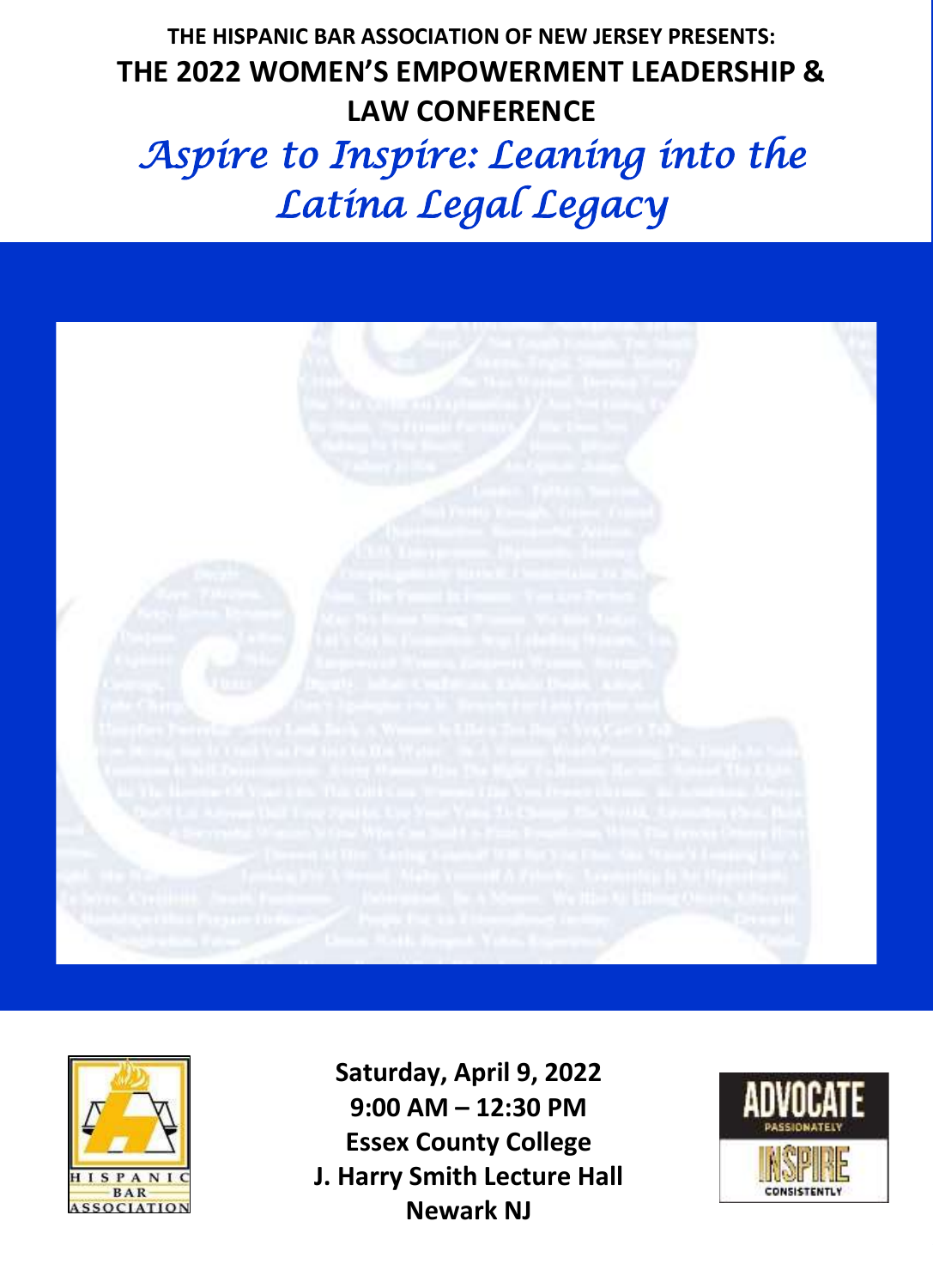#### **Welcome Remarks**

Tabatha L. Castro, Esq. President, Hispanic Bar Association of New Jersey (HBA-NJ) *Managing Attorney, The Castro Firm, Inc.*

#### **Trailblazers: Increasing the Latina Presence Across Practices and Industries**

Doralyn De Dios, Esq. *Founder & Managing Partner, De Dios Law LLC* Courtney Koch, Esq., *Vice President, Healthcare & Casualty Claims, Berkshire Hathaway Specialty Insurance*

Diana C. Manning, Esq., *Firm Managing Principal, Bressler Amery & Ross, PC* Christine A. Soto, Esq. *General Counsel, Essex County College*

*Moderator:* Jacqueline S. Peña, Esq. *Associate, Bowman and Brooke LLP*

#### **Keynote Speaker**

*New Jersey State Senator M. Teresa Ruiz*

#### **Beyond the Courtroom: Women in the Room Where it Happens**

Stephanie Brown, Esq. *Senior Manager of Government Affairs, Wonder* Monica del los Rios, Esq.*, General Counsel, New Jersey Casino Reinvestment Development Authority* Xiomara Guevara, Esq. *Executive Vice President/Chief Operating Officer & Chief Legal Officer, Greater Bergen Community Action, Inc.* Dr. Lauren M. Zyriek Enriquez, *Assistant Secretary of State, New Jersey Office of the Secretary of State*

*Moderator:* Alixon Collazos, *Senior Partner, The BGill Group*

#### **Closing Remarks**

Tabatha L. Castro, Esq., HBA-NJ President

#### **Lunch & Networking**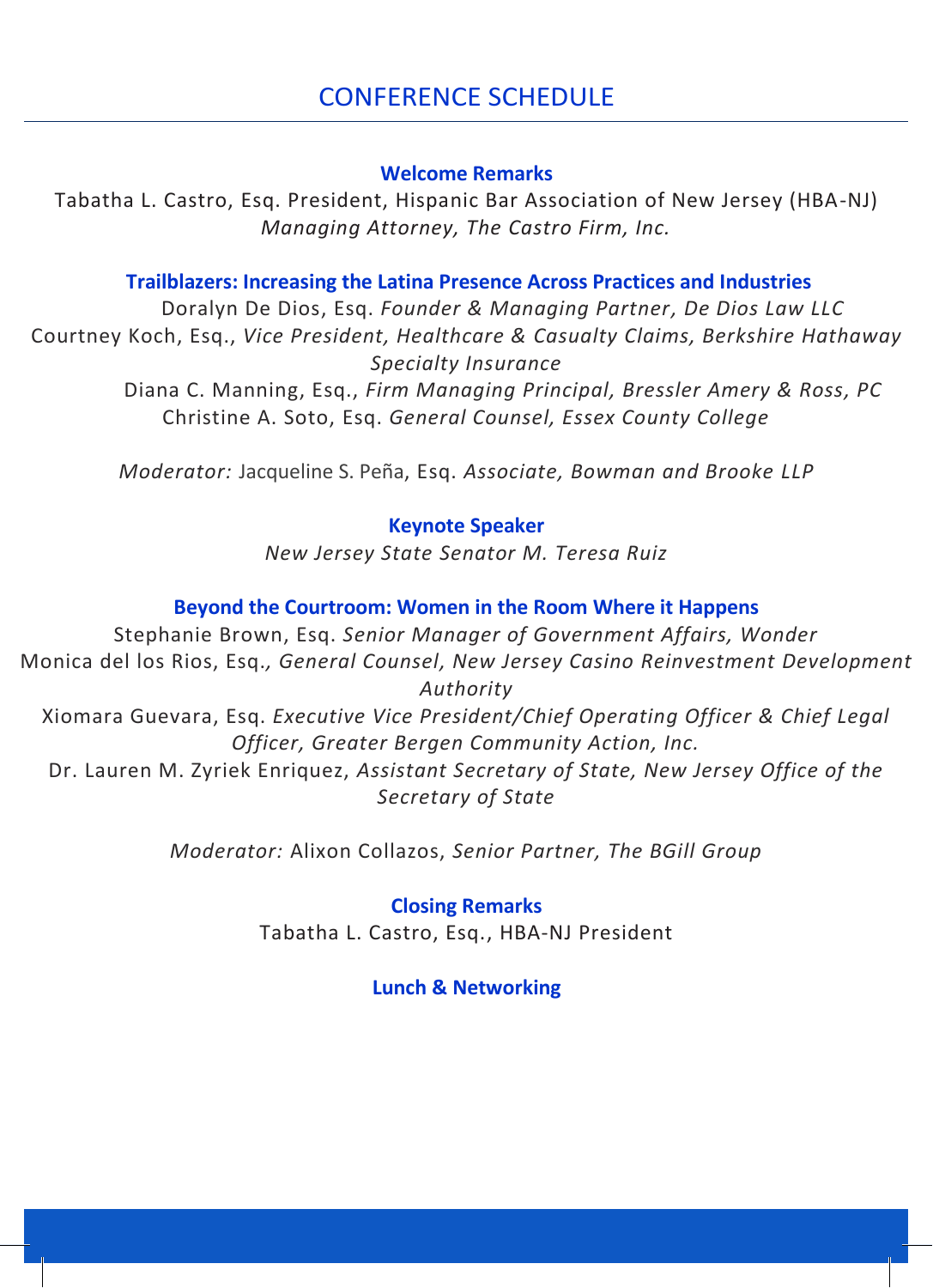#### 2021-2022 HBA-NJ PRESIDENT



#### Tabatha Castro, Esq.

*President & Managing Partner, The Castro Firm, Inc.*

Born to Puerto Rican parents, Ms. Castro is a native of New York and a graduate of the University at Buffalo and Buffalo State College, earning her Bachelor of Arts degrees in Latin American Studies and Legal Studies and her Master of Science degree in Criminal Justice. She attended Widener University School of Law, where she was on the Moot Court Honor Society Executive Board and founded and became the first President of the Latin

American Law Student Association.

Ms. Castro is the President and Managing Attorney of The Castro Firm, Inc., a minority and woman-owned regional law firm specializing in New Jersey, Delaware, Pennsylvania and Florida legal matters. She is licensed to practice law in the states of New Jersey and Delaware. Ms. Castro is admitted to practice law before the United States Supreme Court, Federal District Courts of New Jersey and Delaware, the Delaware Supreme Court and New Jersey Supreme Court.

Tabatha worked as a law clerk and then became associated with the law firm of Doroshow, Pasquale, Krawitz & Bhaya. Thereafter, she practiced for the regional defense firm of Marshall, Dennehey, Warner, Coleman & Goggin as an attorney specializing in the area of insurance defense. Recognizing her legal ability, she became associated with Rapposelli, Castro & Gonzales and ultimately became the President and Managing Attorney of The Castro Firm, Inc. in 2006. The Castro Firm, Inc. has grown to become a respected regional law firm since then.

Ms. Castro serves on various boards. Currently, she is the President of the Hispanic Bar Association of New Jersey and is a Past-President of the Delaware Hispanic Bar Association. She is the Region IV Immediate Past President for the Hispanic National Bar Association. Tabatha was a Past-President for the Multi-cultural Judges and Lawyers Section of the Delaware State Bar Association. Ms. Castro serves as a pro bono attorney for South Jersey Legal Services and sat on the Board of Directors for the Hispanic Family Center in Camden, NJ, United Way of Delaware and more.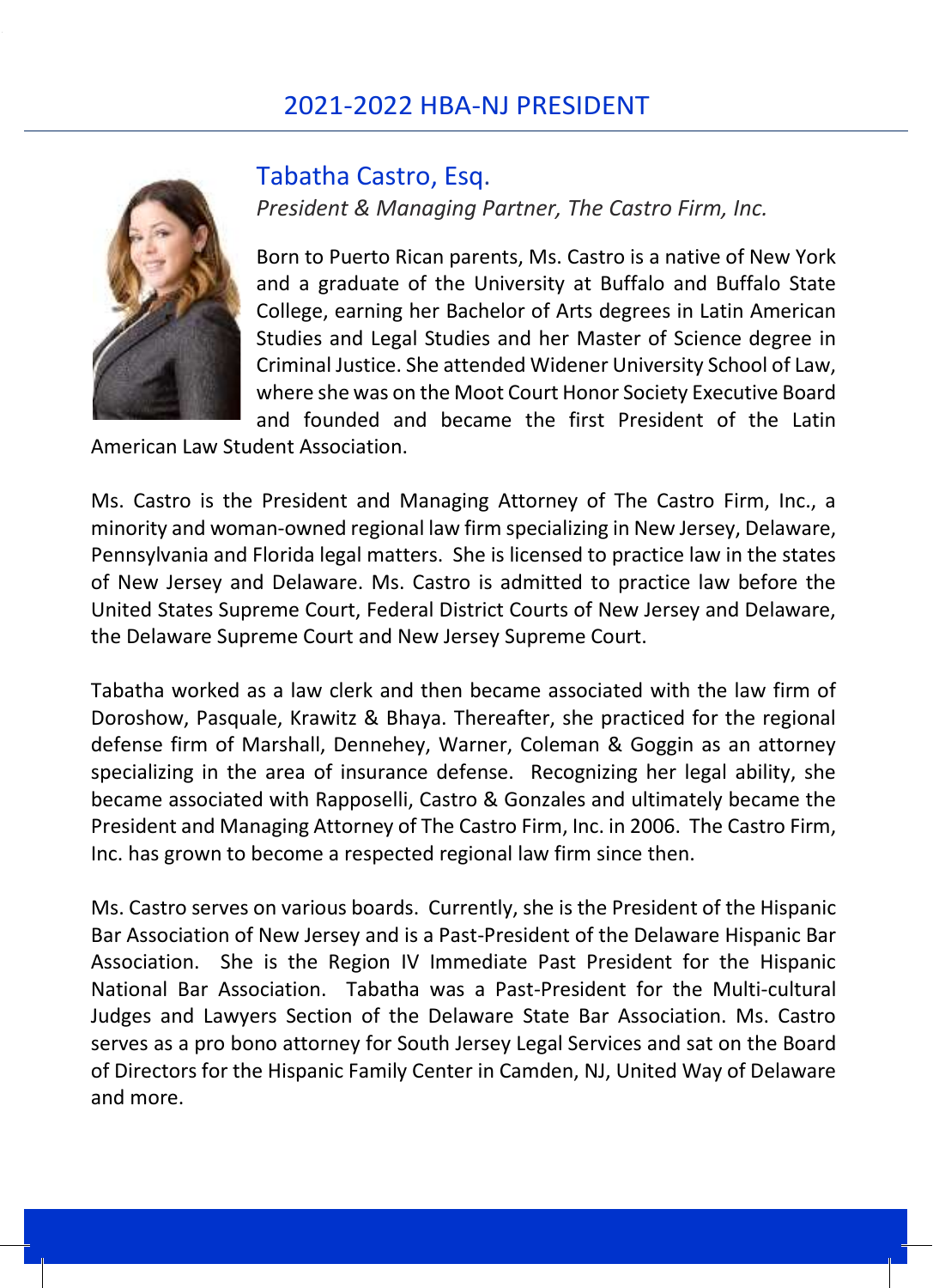#### KEYNOTE SPEAKER



 M. Teresa Ruiz *New Jersey State Senator*

Senator Ruiz became the first Puerto Rican elected to the Senate when she was elected in 2007. Since then, she has been re-elected three times. Senate President Pro Tempore, Senator Ruiz is the first Latina to serve in leadership and is also the chair of the Senate Education Committee. Throughout her time in the Senate, she has fought for equity in educational spaces, acting as the

leading force in expanding access to early childhood education throughout the state. She also spearheaded the law to build on the federal free and reduced meal program so that all students who qualify for the program could receive breakfast and lunch at no cost, eliminating the reduced category. Furthermore, she has sponsored laws to increase diversity within school curriculum and strengthen the Amistad Commission.

The Senator has also focused on expanding employment opportunities for underserved communities, sponsoring bill packages to expand apprenticeship programs in the state and increase teacher diversity. The apprenticeship package, which was enacted, created more accessible pathways to careers in high growth industries by incentivizing business participation in apprenticeship programs. In addition, she has taken a targeted approach at mitigating the barriers which prevent people of color from obtaining and retaining full time teaching positions, advancing legislation to establish educator apprenticeship programs, provide loan redemption opportunities and expand alternate route programs.

Senator Ruiz was also the prime sponsor of a 2020 law to allow candidates to use campaign funds to cover childcare expenses incurred due to campaign activities.

The Senator received a bachelor's degree from Drew University. She was a 2010 Aspen Institute Rodel Fellow, and a graduate of the Harvard Kennedy School's Senior Executives in State and Local Government Program. She is vice chair of the Essex County Democratic Party and is deputy chief of staff to Essex County Executive Joseph N. DiVincenzo, Jr. She served as a delegate to the Democratic National Conventions in 2004, 2008, 2012 and 2016. Among all of her accomplishments, the title she holds most dear is that of a mother.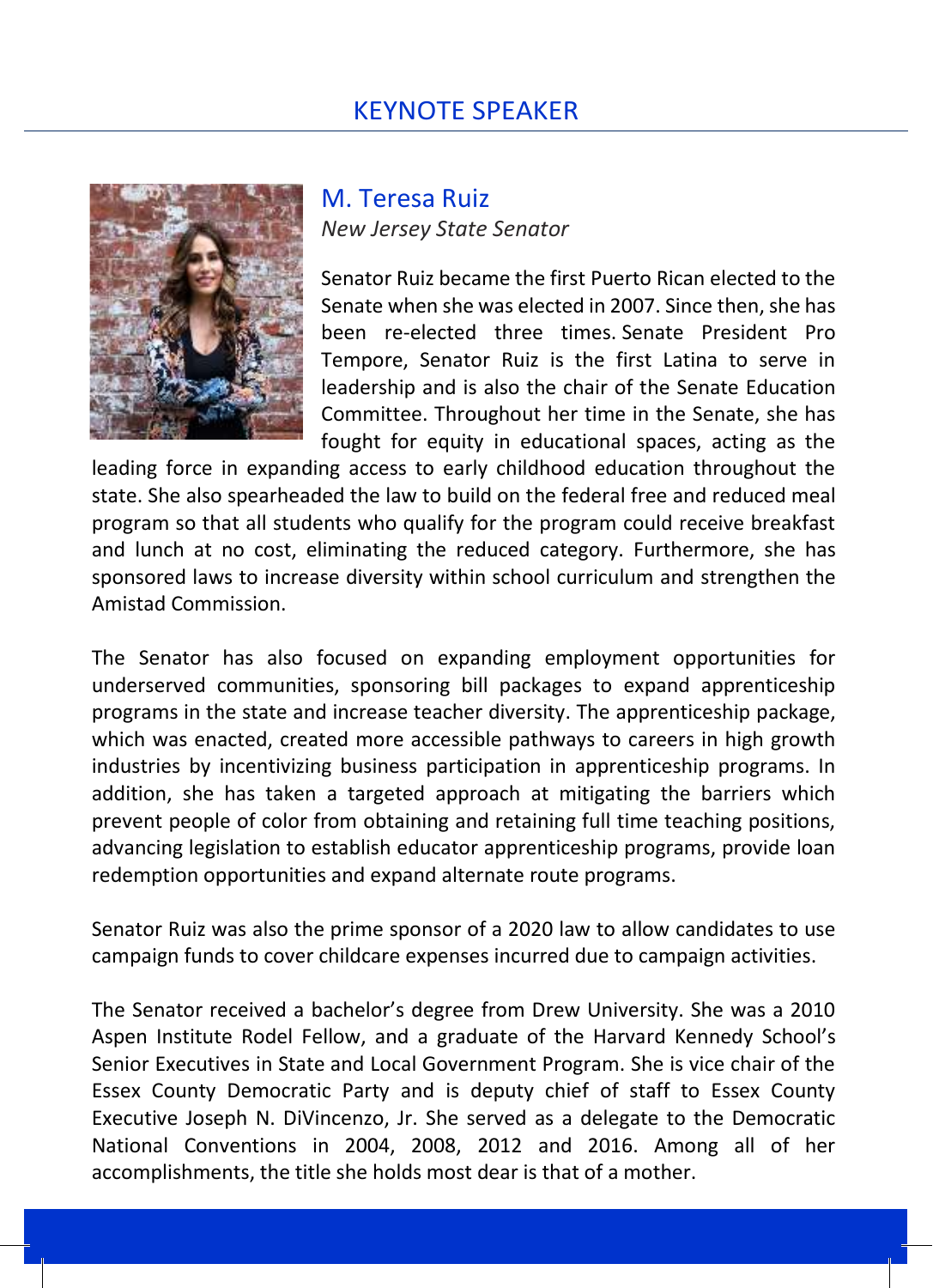## 2022 WOMEN'S EMPOWERMENT LEADERSHIP & LAW CONFERENCE CO-**CHAIR**



.

 Alba Aviles, Esq. *Associate, Fisher & Phillips LLP*

Alba V. Aviles works with employers on resolving issues in a creative and cost-effective manner. She has defended management in traditional labor and employment litigation, including discrimination, harassment, unfair labor practice charges, restrictive covenants, and retaliation disputes before state and federal courts and administrative agencies. Additionally, Alba is experienced at handling a wide variety

of employment matters, including drafting/updating corporate policies, procedures, and handbooks to comply with federal, state, and local law, and handled workplace investigations. She has also conducted workplace trainings in Spanish for more than 100 employees. Alba has first-chaired labor arbitration proceedings.

Alba has a demonstrated commitment to pro-bono matters, having provided more than 100 hours of pro bono work. The Superior Court of New Jersey has regularly appointed Alba as court-appointed attorney for Spanish-speaking alleged incapacitated individuals in guardianship proceeding matters.

Prior to practicing law, she served as a law clerk to The Honorable Walter Koprowski, Jr., now retired, when he served as the Presiding Judge in the New Jersey Superior Court's Chancery Division - General Equity/Probate Part in Essex County. During law school, she was a legal intern for the Honorable Michael Shipp, U.S.D.J., while he served as a magistrate, and the Honorable Faith Hochberg, U.S.D.J. in the District of New Jersey.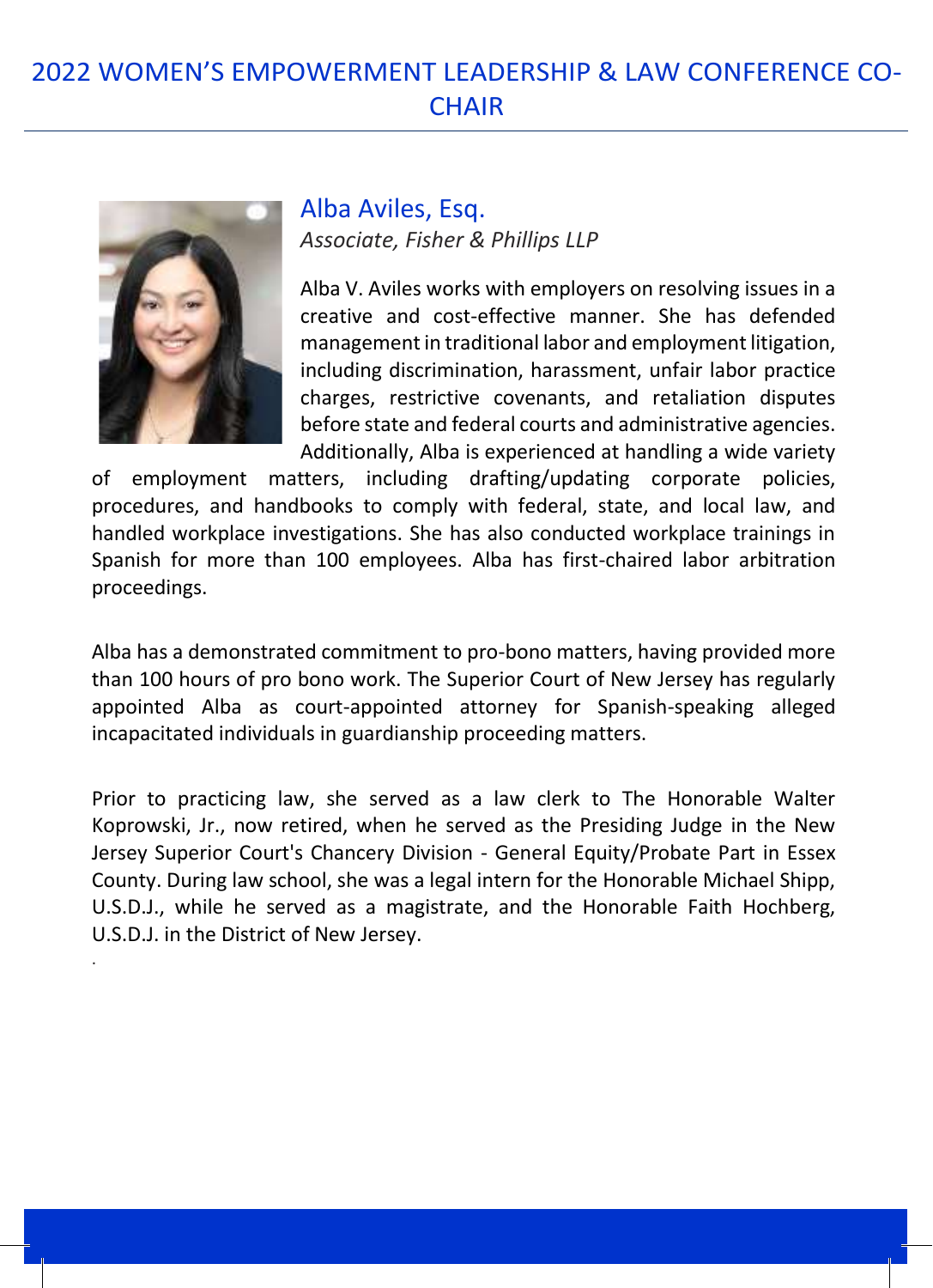### 2022 WOMEN'S EMPOWERMENT LEADERSHIP & LAW CONFERENCE CO-**CHAIR**



#### Jacqueline Peña. Esq. *Associate, Bowman and Brooke*

Jacqueline Peña defends business entities in complex product liability and commercial litigation. She is a trial attorney and experienced litigator.

Jacky has defended clients in complex, high-exposure and catastrophic injury cases, in auto and premises liability and

property damage claims, including claims brought under New York's Scaffold Law, as well as toxic tort matters involving exposure to lead. She handles all stages of litigation from inception through trial preparation, trial, and appeal.

Jacky has first-chaired three jury trials and four bench trials and has argued before the New Jersey Appellate Division and the New York Appellate Division. Her experience includes representing pharmaceutical, manufacturing, insurance, trucking, and construction companies as well as commercial property owners and others.

Jacky was born and raised in Jersey City, New Jersey to Honduran parents. She received her Bachelor of Arts from Boston University and received her Juris Doctor from Seton Hall University. While in law school, Jacky was a member of the Seton Hall *Circuit Review* and Mock Trial Board. She was President of the Latin American Law Students Association (LALSA) and a founder of MetroLALSA (an organization comprising the thirteen New York and New Jersey metropolitan law schools). She was also a judicial intern for the Honorable Esther Salas, U.S.D.J. in Newark, NJ. Jacky is the recipient of 2019 recipient of the HNBA's "Top Lawyers under 40" Award and a 2018 recipient of the "Corazon Del HBA-NJ Award." Jacky also serves as Vice-Chair of the HBA-NJ American Dream Pipeline Mentorship Program of the Hispanic Bar Association of New Jersey. She is board member of Amigas, Inc., a New Jersey-based organization dedicated to the empowerment of women. Jacqueline is also a proud sister of Omega Phi Beta Sorority, Inc.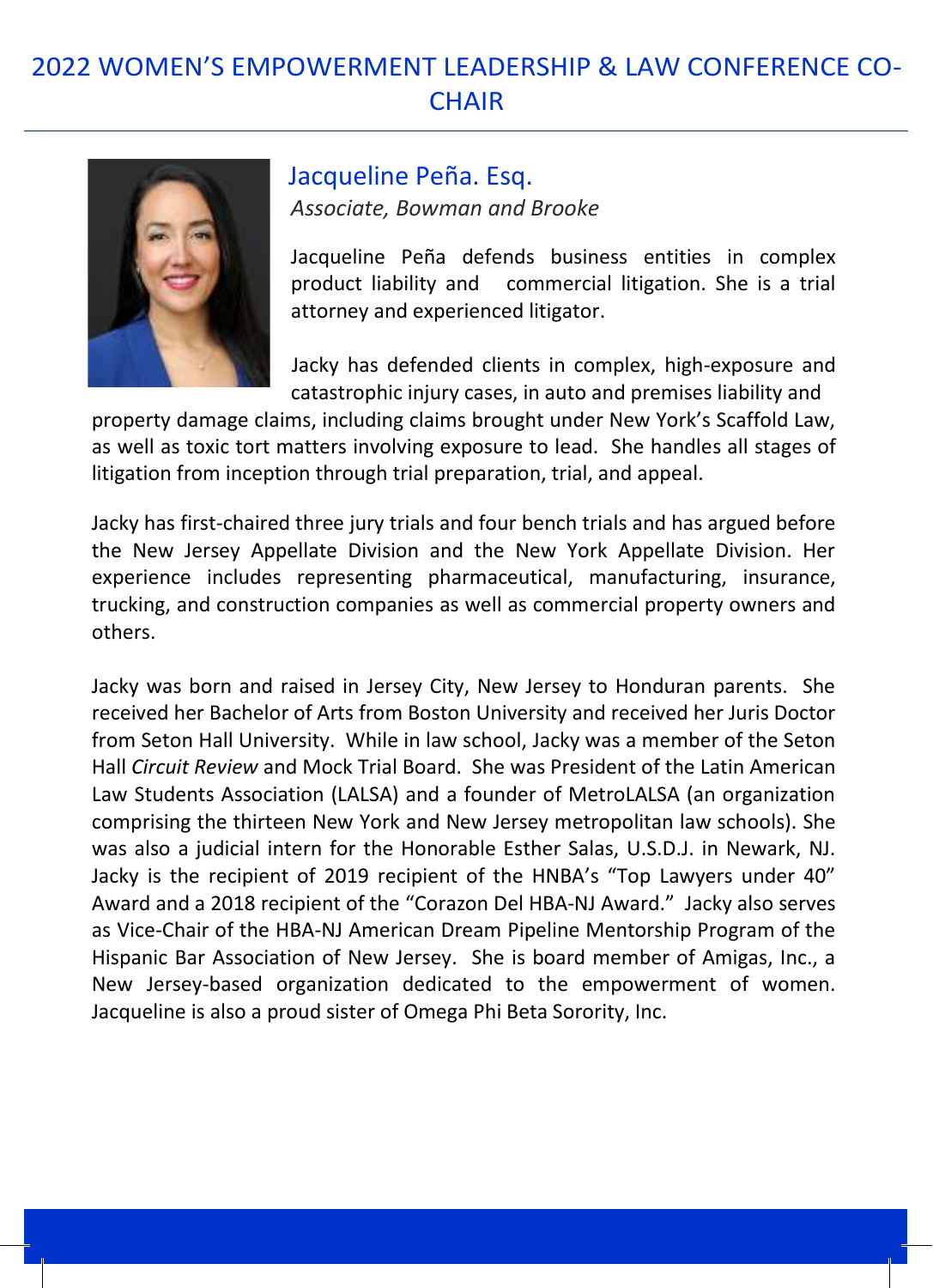

Doralyn De Dios. Esq. *Founder and Managing Attorney at De Dios Law LLC*

Doralyn De Dios is a Bronx born Dominicana, raised in Jersey City and San Cristobal, Dominican Republic.

Ms. De Dios is the founding partner at De Dios Law. A NY based law firm specializing in Criminal defense and Immigration law.

Before opening her own law firm Ms. De Dios was an Assistant District Attorney at the Kings County District Attorney's Office (KCDA). She started her career at KCDA in the Domestic Violence Bureau and later spent the remainder of her time in the Frauds bureau. As an ADA she first chaired several hearings and trials and handled a caseload of over 250 cases a year ranging from misdemeanors to felonies

Ms. De Dios is the immediate past president of the Dominican Bar Association (DBA). The largest association of Dominican attorneys in the United states, with over 500 members. Additionally, she is the Chief of Staff for the Association of Black Women Attorneys in New York.

In 2020 Ms. De Dios was awarded with the Future Leader award by the Brooklyn Women's Bar Association. 2021 Ms. De Dios was awarded with the Hispanic National Bar Association Top Lawyer Under 40 Award. And most recently was named NY's Top City & State 100 Power Lawyers.

Ms. De Dios earned her B.S. from St. John's University and her J.D. from New York Law School. She is admitted to the New York State Bar, SDNY and EDNY.

Doralyn is an avid curly hair Youtube viewer and also enjoys traveling, reading, and exercising on her spare time.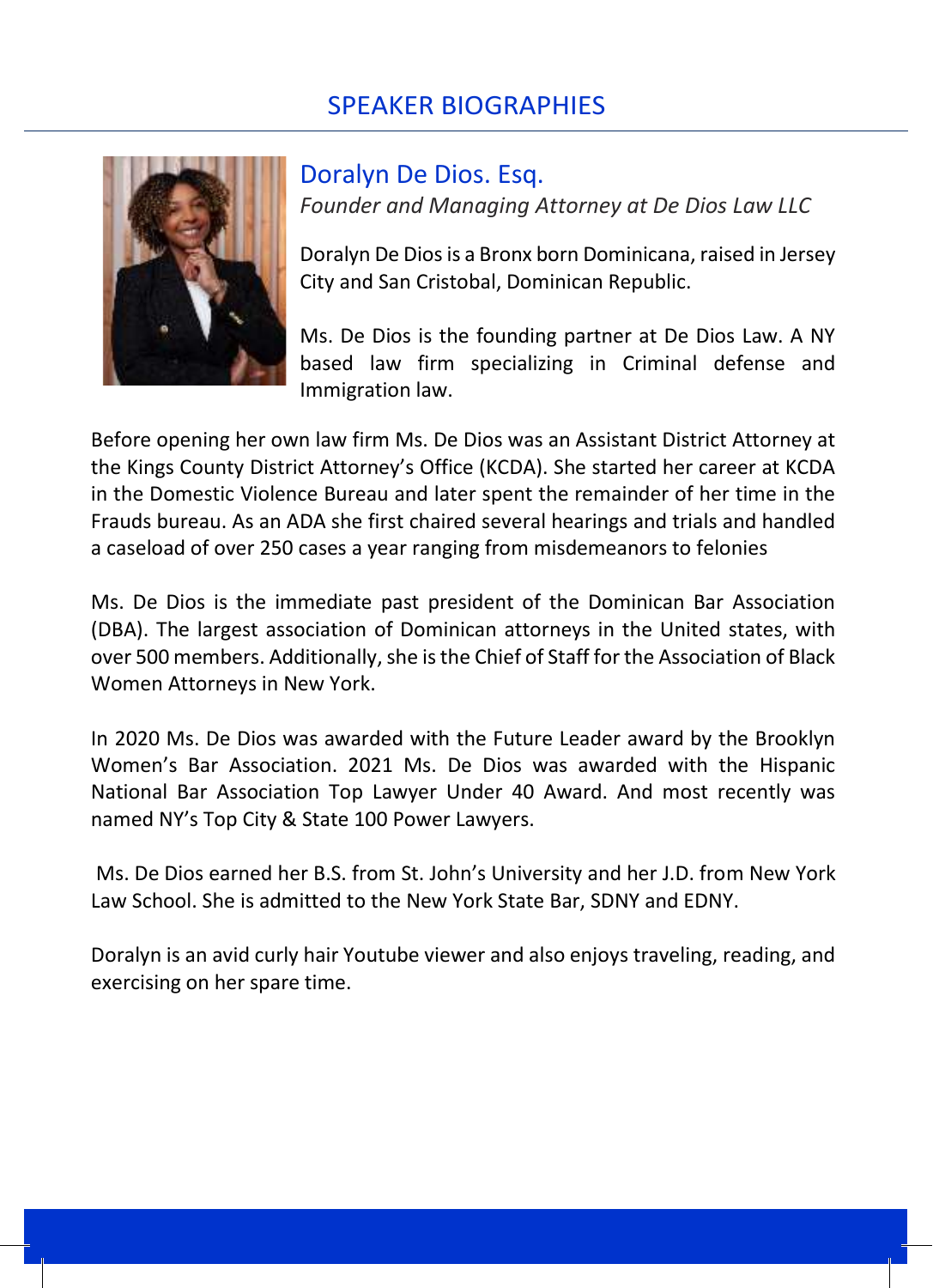

#### Courtney Koch, Esq.

*Vice President, Healthcare and Casualty Claims, Berkshire Hathaway Specialty Insurance*

Courtney Koch joined Berkshire Hathaway Specialty Insurance in July 2014, a company established in April 2013, providing commercial property, casualty, healthcare professional liability, executive and

professional lines insurance and programs for customers across the U.S. and internationally.

Courtney serves as a Vice President managing a team of seasoned professionals who handle casualty and healthcare high severity complex matters. Prior to joining Berkshire, Courtney served as a Senior Claims Director at ACE American Insurance (Chubb) and a Paralegal at Memorial Sloan-Kettering Cancer Center.

Courtney obtained her BA from Fordham University and JD from New York Law School.

Courtney is a proud board member of the Northeast Board of Directors for the Insurance Industry Charitable Foundation and Chair of the Volunteer Committee.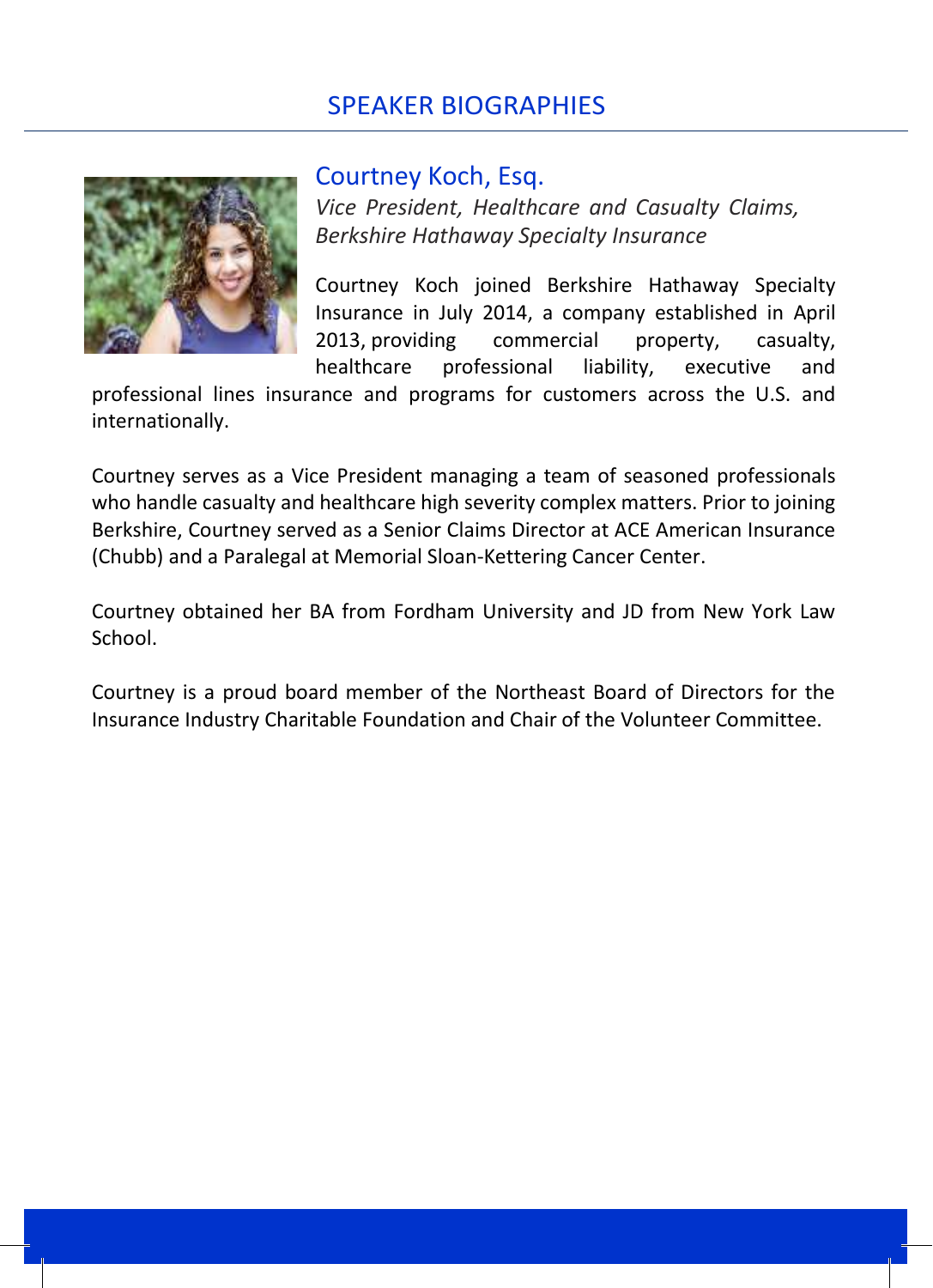

#### Diana C. Manning, Esq. *Firm Managing Partner, Bressler, Amery & Ross, P.C.*

Diana C. Manning is the Firm Managing Principal of the law firm Bressler, Amery & Ross, P.C. For over 25 years, she has represented clients in complex commercial litigation matters.

Diana is Certified by the Supreme Court of New Jersey as a Civil Trial Attorney and is an accomplished litigator who handles a broad range of matters.

Diana is also a skilled appellate practitioner, with experience arguing before the New Jersey Supreme Court. Diana also provides attorneys and law firms of all sizes with ethics and compliance advice.

She is President Elect of the New Jersey Women Lawyers Association and a Trustee of the New Jersey State Bar Association. She is a Past Chair of the District XA Ethics Committee and a current member of the Advisory Committee on Judicial Conduct. She is also a Past President of Trial Attorneys of New Jersey and the Morris County Bar Association.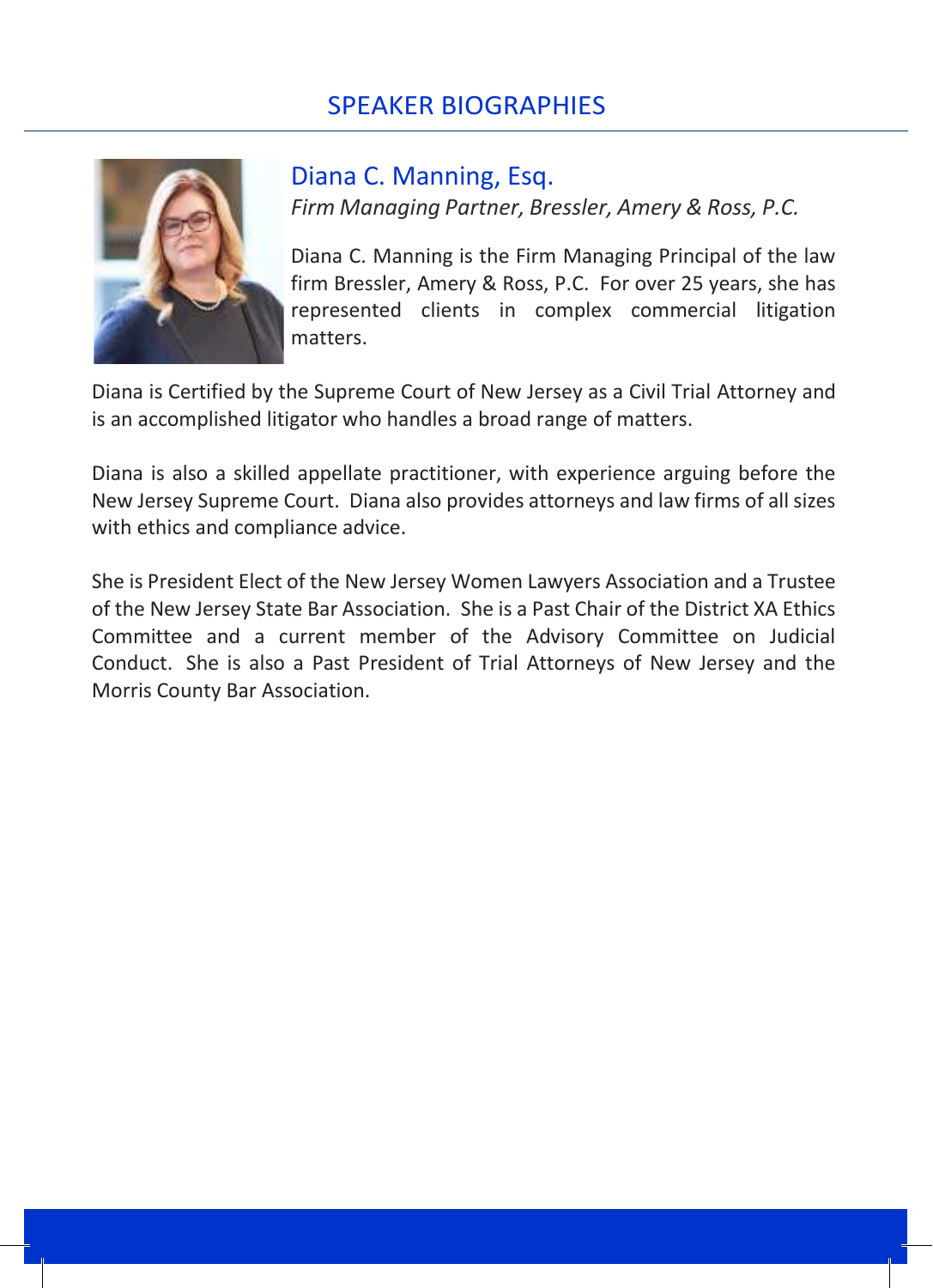

#### Christine Soto, Esq. *General Counsel, Essex County College*

Christine Ann Soto is a distinguished education attorney with more than 20 years of experience in both the private and public sectors. An innovative leader in the legal, education and Latinx communities, Ms. Soto is known for her ongoing work to ensure that the voices of New Jersey's students are heard and that their

educational rights are protected.

The foundation of Ms. Soto's legal career stems from her steadfast commitment to build a full-service boutique education law firm which focused on representing students, particularly those with special needs. Over the years, Soto developed a holistic approach to her legal work that concentrated on goal-oriented solutions that would empower her clients. Soto defines success in simple terms; when her clients are able to make the bestinformed decisions after having a full understanding of the issues and available options. Ms. Soto's clients consistently laud her passion, fairness, and integrity which resulted in her being chosen as one of New Jersey's Best Lawyers for Families –Education Law.

Currently, Ms. Soto serves as the General Counsel for Essex County College. As a valued member of the President's Cabinet, Soto provides representation, counseling and management of the College's legal matters. Soto is a trusted advisor who directly assists the College leadership in fulfilling their mission to provide quality education to over 6,000 community college students in Newark, New Jersey.

Prior to joining Essex County College, Ms. Soto was a Partner and Co-Chair of the Education Law Practice of Florio Perrucci Steinhardt Cappelli Tipton & Taylor, LLC. At the firm, Ms. Soto developed a diverse team of high-skilled education attorneys and launched the firm's education law blog, "ONE AT ONE." As a Board Attorney to several large urban school districts in New Jersey, Soto provided day-to day counseling, representation at Board meetings, and served as lead counsel on cases filed at the Office of Administrative Law, Superior and Federal Court.

As a recognized leader in the private sector, Ms. Soto was appointed as the Executive Legal Affairs Officer to the New Jersey Department of Education (NJDOE). As a member of the Education Commissioner's leadership team, she provided direct legal support and guidance to the Commissioner, Chief of Staff, and other high-level staffers in various offices within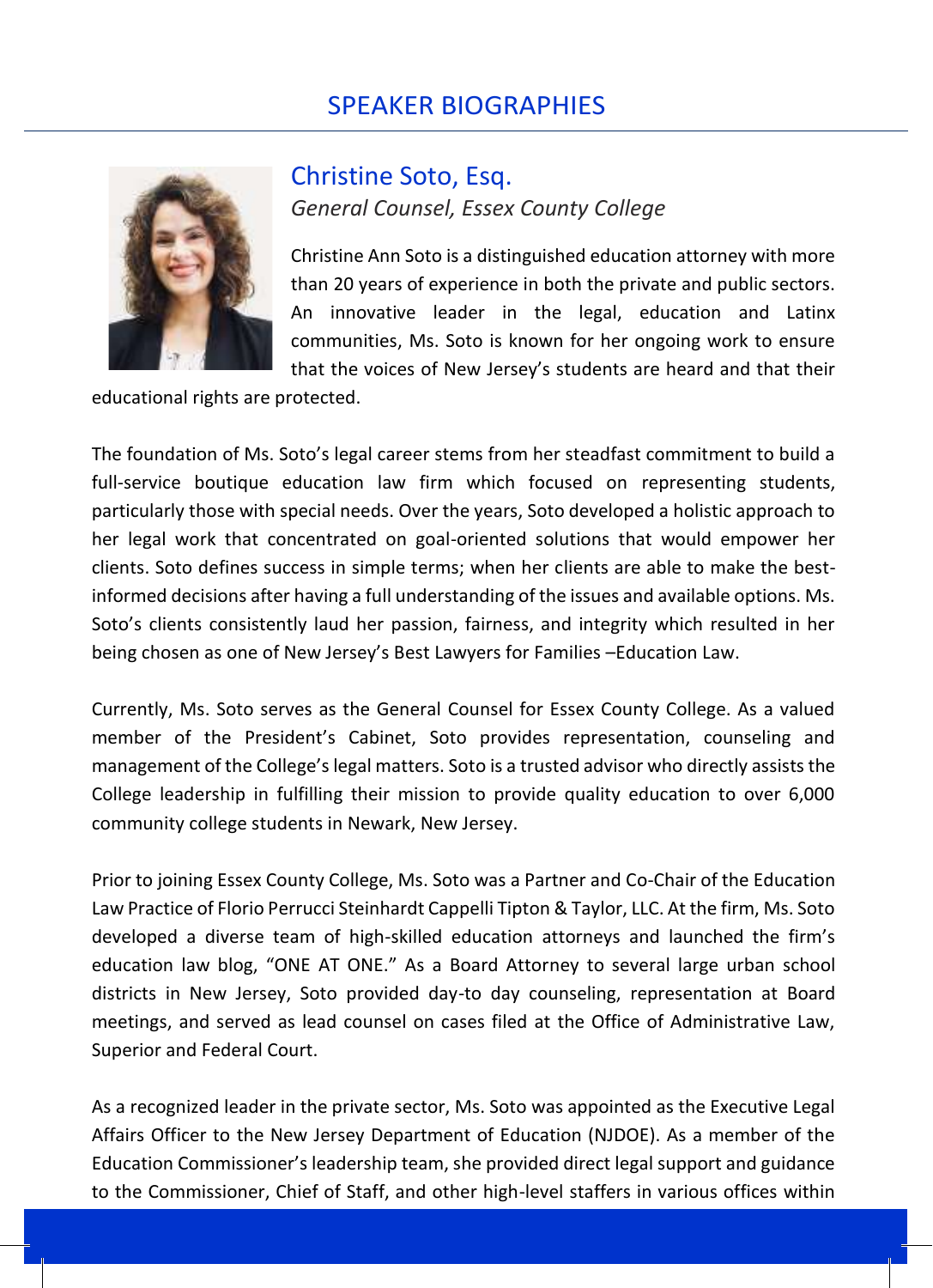the agency in coordination with New Jersey's Office of Attorney General. During her tenure, Soto managed the Office of Controversies & Disputes, the Office of School Ethics, and the EEO/Affirmative Action Officer. Soto also served as the Acting Director of the Office of Fiscal Accountability and Compliance.

Passionate about advocacy and community, Ms. Soto is a proud member of several professional organizations including a Trustee of the Hispanic Bar Association of New Jersey and an Advisory Board Member of NJLEEP. She is also a current member of NACUA (National Association of College and University Attorneys), the New Jersey Bar Association and the Hispanic National Bar Association. Soto presents regularly on a variety of topics related to the law and education.

Ms. Soto is a native of New Jersey and a first-generation college graduate. She is married and the proud mother of two adult sons. She is also fluent in Spanish.

She earned her Bachelor of Arts in English from the University of Pennsylvania and her Juris Doctor from New York University School of Law. Ms. Soto is barred in New Jersey, New York and Illinois as well as the District Courts of New Jersey and New York.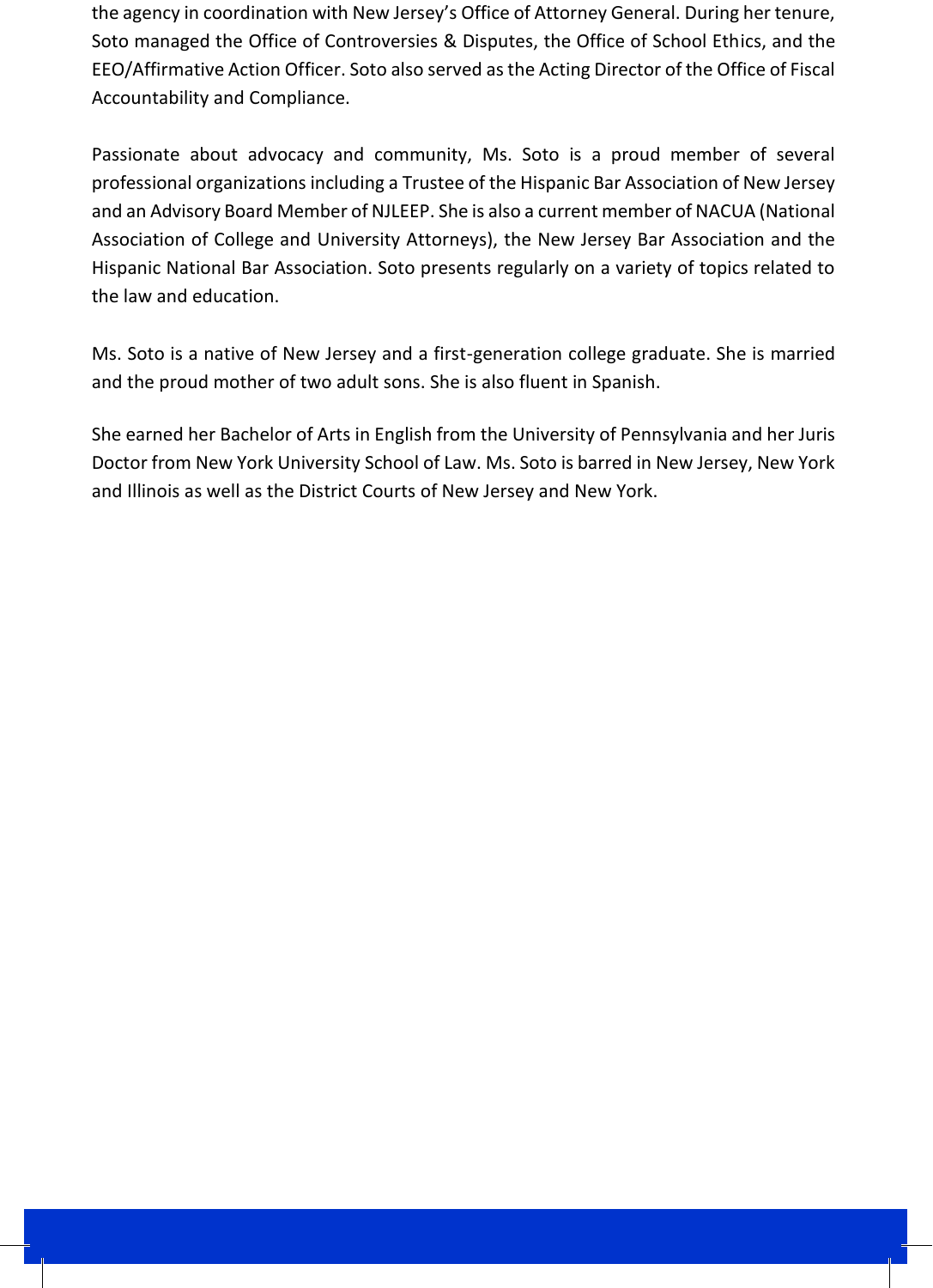

#### Stephanie Brown, Esq. *Senior Manager of Government Affairs, Wonder*

Stephanie Brown is currently the Senior Manager of Government Affairs for Wonder, a food tech start-up operating in New Jersey. In this role, Stephanie manages relationships with local, county, and state government, community and business groups, and legislative issues. She previously served as associate counsel for Governor Murphy in the Governor's Authorities Unit, which provides

oversight of the governance and operations of more than 50 independent state and bi-state agencies. While there, Stephanie provided direct oversight of several authorities, including the New Jersey Economic Development Authority, Fort Monmouth Revitalization Authority, New Jersey Redevelopment Authority, Passaic Valley Sewerage Commission, and the Casino Control Commission. Additionally, Stephanie worked with partners across the state departments and authorities to develop a diverse, equitable and inclusive statewide ecosystem. One of the last efforts Stephanie worked on prior to leaving the Governor's office was to help stand-up the Office of Diversity, Equity, Inclusion and Belonging. Stephanie has also served as a diversity officer and cabinet liaison for the Murphy administration.

Prior to her time in Trenton, Stephanie served as Assistant Corporation Counsel for the City of Jersey City. While there, she worked in the Labor and Employment section, where she represented and defended the City, its entities and employees in labor and employment related matters, including claims for discrimination, wrongful discharge, employment related torts, Public Employment Relations Commission matters, and matters before the Office of Administrative Law.

Stephanie attended Seton Hall University School of Law, and completed her undergraduate study at Rutgers, the State University of New Jersey. She graduated from Rutgers with a dual degree in Political Science from the School of Arts and Sciences, and Planning and Public Policy, from the Edward J. Bloustein School of Planning and Public Policy.

Stephanie is committed to civic engagement, advancing issues related to racial justice, and the creation of meaningful pipelines to opportunity. Following Governor Murphy's appointment in 2021, Stephanie is currently carrying out her first term of service as Chair of the State Ethics Commission. She has previously served as the Deputy Chapter Director of New Leaders Council New Jersey, a nationwide training program for the next generation of leaders. She is an alumnus of both NLC-NJ and the Council of Urban Professionals fellowship programs. Stephanie has also served as a Trustee for the Hispanic Bar Association of New Jersey, Commissioner on the Human Relations Commission for the Township of West Orange, member of the New Jersey Supreme Court Committee on Minority Concerns, and as a mentor in the NJLEEP and American Dream Pipeline Programs.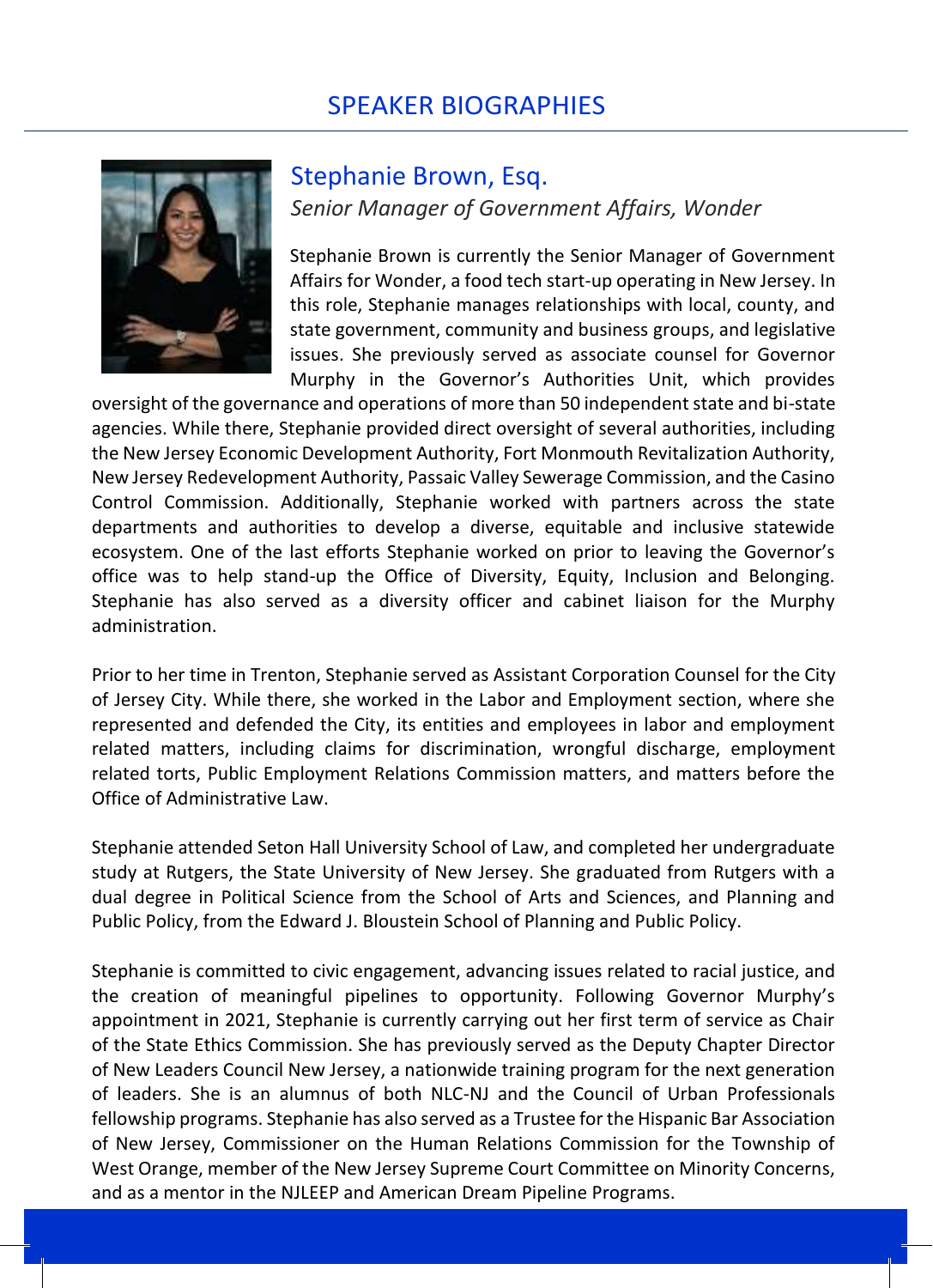

#### Monica de los Rios, Esq.

*General Counsel, New Jersey Casino Reinvestment Development Authority*

Monica E. de los Ríos is General Counsel of the New Jersey Casino Reinvestment Development Authority (CRDA). As General Counsel, she is responsible for advising and guiding CRDA in its statutory mission to revitalize Atlantic City.

Prior to joining CRDA, Ms. de los Ríos was Counsel at Scarinci Hollenbeck in the firm's Municipal Law and Litigation practice groups where she managed municipal client accounts, as well as handled a variety of public and private litigation matters. She was also a member of the firm's Ethics, Women Lawyers, and Diversity Committees.

Ms. de los Ríos has the distinction of being an American Bar Foundation Fellow, an honor given to few attorneys in the State in recognition of their professionalism, ethics, and dedication to the welfare of their communities. She is also a member of the New Jersey State Bar Association and serves on its Nominating and Diversity Committees. She is also a board member of the Selective Service Committee of Union County. In addition, Ms. de los Ríos is a lifetime member of the Hispanic Bar Association of New Jersey, where she has served in various leadership roles including Vice President and most recently as its General Counsel. She is also an active member of the Hispanic National Bar Association, having served as a Latina Commissioner and Deputy Regional President.

Ms. de los Ríos began her legal career as a law clerk for the Honorable Harold W. Fullilove, P.J.Cr., the New Jersey Office of Administrative Law, and the Honorable Susan D. Wigenton, U.S.D.J. She began her legal practice at a New Jersey insurance defense firm, and then transitioned to practicing commercial litigation at an international law firm. There, in addition to handling litigation over the 2001 World Trade Center attacks, Ms. de los Ríos devoted much of her time to pro bono matters.

Ms. de los Ríos is a proud Rutgers University alumnus, having graduated from Rutgers College and later Rutgers Law School – Newark. She is admitted to practice law in New Jersey State Court and the Federal District Court of New Jersey.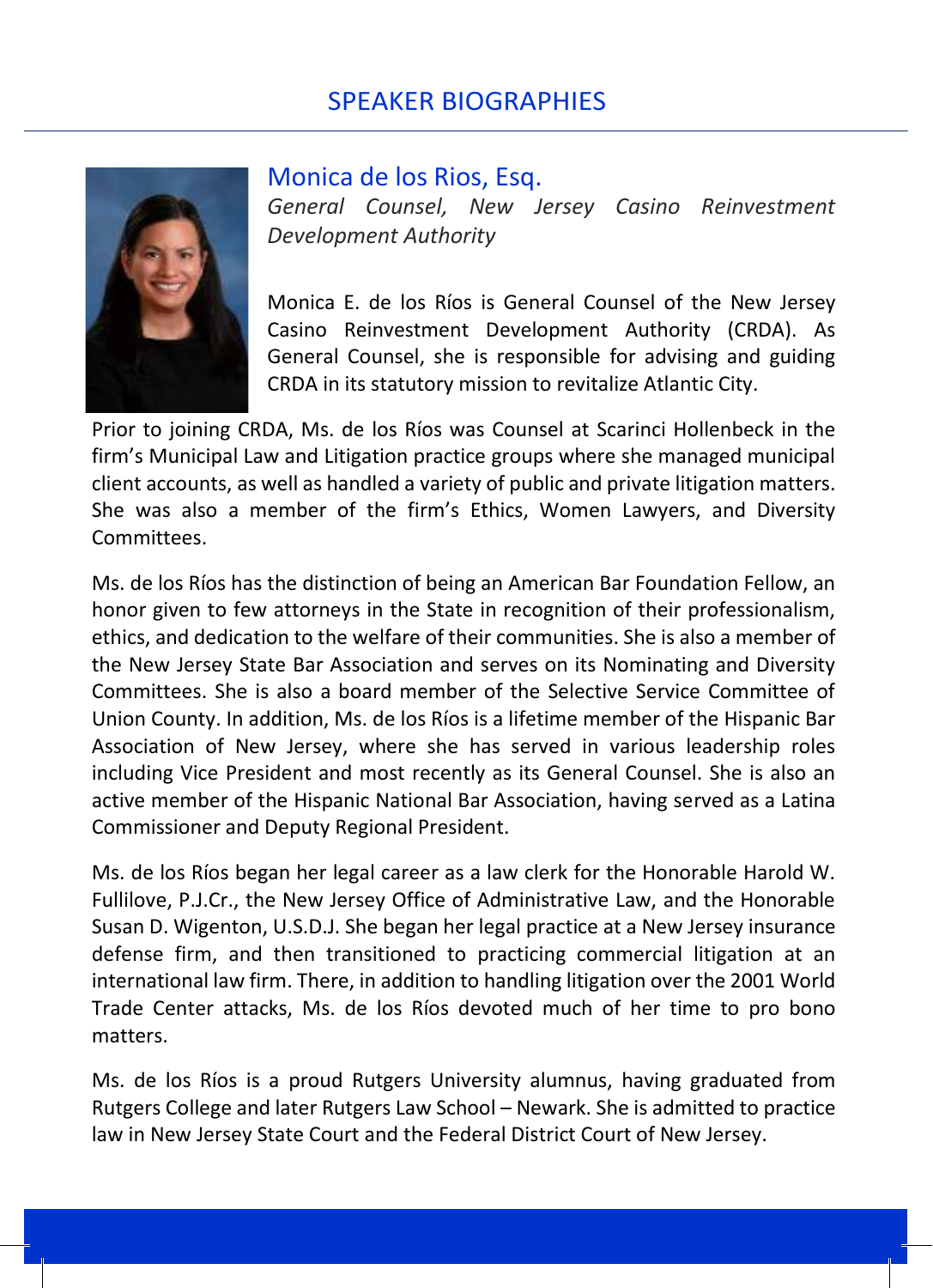

Xiomara Guevara *Executive Vice President/Chief Operating Officer* 

 *Chief Legal Officer, Greater Bergen Community Action, Inc.*

Xiomara Guevara is currently the Executive Vice President-Chief Operating Officer and Chief Legal Officer for Greater Bergen Community Action, a \$40 million nonprofit organization dedicated to fighting poverty in Northern NJ. Xiomara oversees a staff of 500+ whose work includes everything from early childhood and adult education, financial empowerment and banking, housing, wellness, and community revitalization. Greater Bergen serves nearly 50,000 people each year and has leveraged over \$350 million in the community in the last 4 years.

Xiomara joined Greater Bergen in August 2021 as its inaugural VP of Legal Affairs and Deputy Chief Operating Officer, after having served 15 years as Executive Director of the Morris County Organization for Hispanic Affairs. During her tenure there, she raised over \$40 million and served 13,000 low-income Hispanic families annually. The Center for Citizenship and Legal Immigration program she founded was named the 2015 Innovative Program of the Year by the Morris County Chamber of Commerce. In addition, she also founded the Morris Hispanic Women's Resource Center and health literacy programs.

Xiomara began her career as an elementary school teacher at the Discovery Charter School. She went on to serve as the Director of Early Childhood Education at La Casa de Don Pedro in Newark. She continues her love of teaching as an Adjunct Professor at Fairleigh Dickinson University at the Teaneck Campus.

Xiomara has received numerous awards and recognition for her leadership, advocacy, and sponsorship of others. She has been recognized by the Morris County Bar Association and Morris Prosecutor's Office for her pro-bono work in immigration detention centers and community work through the Center for Citizenship and Legal Immigration. Drew University has also recognized her with the Civic Scholar Alumni Award for her leadership in the Non-Profit sector.

Xiomara has her Juris Doctorate from Rutgers Law School-Newark, a MPA in Public Administration from NYU's Robert F. Wagner School of Public Service, and a BA from Drew University where she majored in Political Science and Spanish. Committed to paying it forward, Xiomara serves or has served on the following boards: Saint Clare's Health System, Zufall Health Center, Fairleigh Dickenson University-Center for Non-Profit Excellence Advisory Board, and the Morris County Human Service Advisory Board.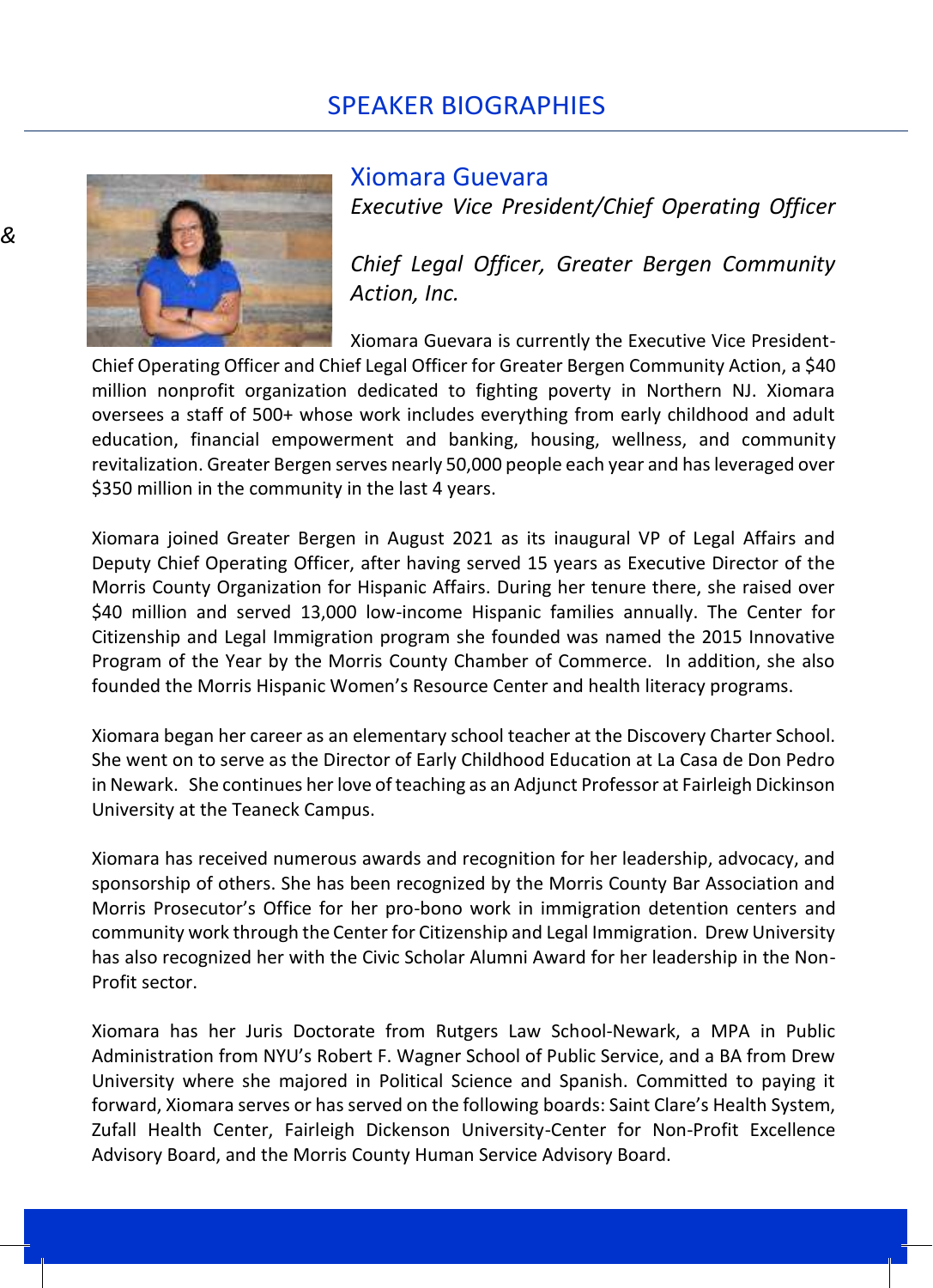

#### Lauren M. Zyriek Enriquez

 *Assistant Secretary of State, New Jersey Office of the Secretary of State*

Lauren M. Zyriek Enriquez is the Assistant Secretary of State for the New Jersey Office of the Secretary of State. Before joining the Secretary of State's office in 2018 Dr. Zyriek Enriquez was the Deputy Clerk for the Office of the Bergen County Clerk where she had the distinction of being

the first Latina in her position, she was an advisor to the Guatemalan United Nations Mission, and a Specialist at the U.S. Census Bureau.

Her education, along with her community involvement, have always been geared towards government and politics, and how they affect society. She always strives to be part of the decision-making process to advance ideas and guarantee that forthcoming policies are mindful of the demographics they serve.

Dr. Zyriek Enriquez earned her Doctorate in Public Administration from the University of Baltimore MD, her Master's in Administrative Science from Fairleigh Dickinson University NJ, she holds a Bachelor's from Montclair State University NJ, and an Associate's from Bergen Community College, NJ. Additionally, she has Executive Education Certificates in Cybersecurity and Artificial Intelligence from the Harvard Kennedy School of Government. She is also a New Jersey Registered Municipal Clerk, and a Board Member of the NJ American Society for Public Administration and the Latina Civic Foundation.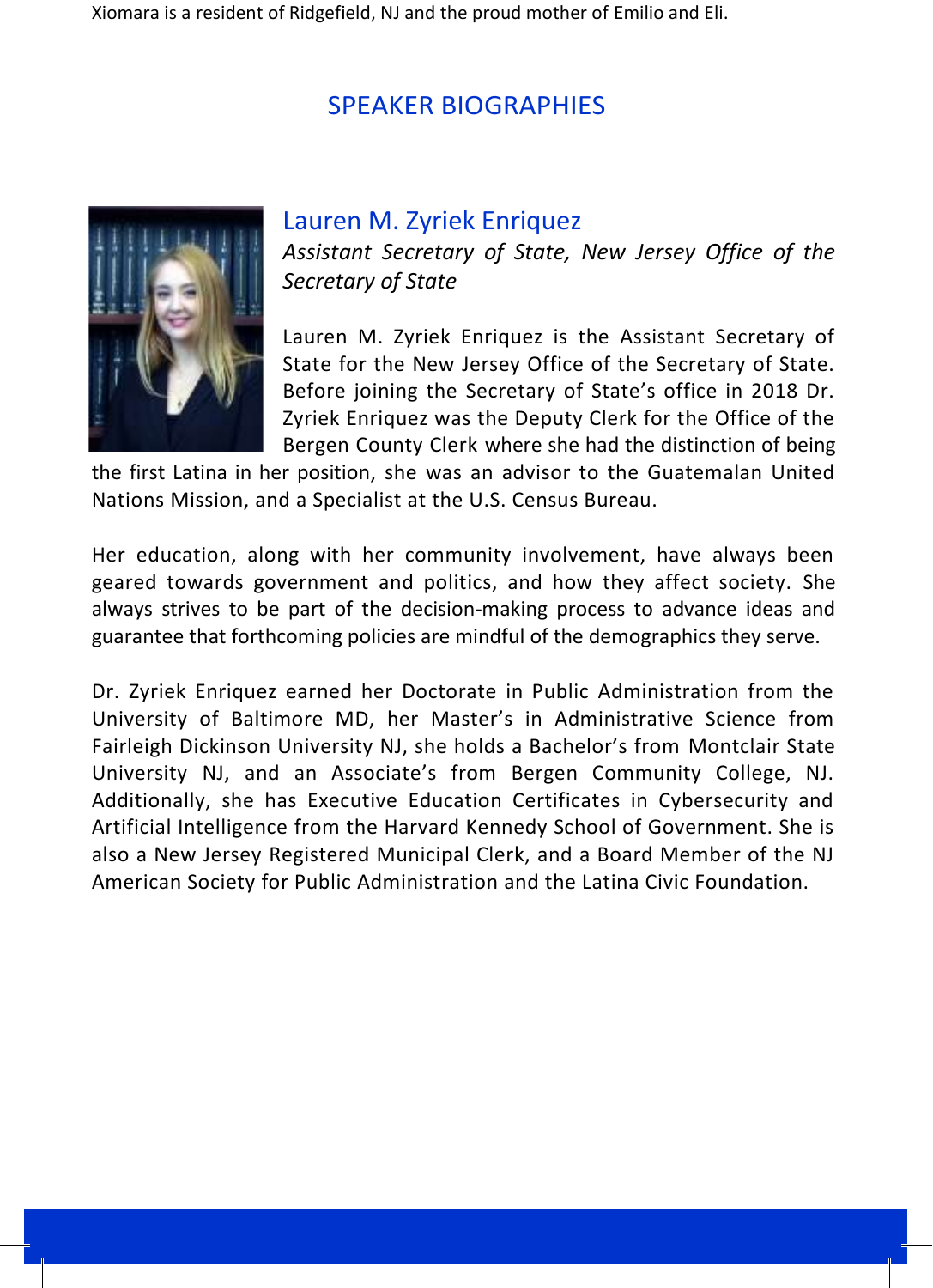

#### Alixon Collazos *Senior Partner, The BGill Group*

The founder of The BGill Group's strategic communications division, Alixon Collazos is the driving force behind the dynamic communication and community relations campaigns that give The BGill Group's clients their competitive advantage. With more than 15 years of experience in political consulting, government affairs, strategic messaging, community organizing and public relations, Alixon's expert guidance has helped dozens of businesses and

organizations from across the public, private and non-profit sector successfully advance their message, execute their mission and achieve their goals.

As the head of The BGill Group's Cannabis Industry division, Alixon leverages her extensive knowledge of municipal government, legislative affairs and local communities to help cannabis companies navigate New Jersey's evolving regulatory and legislative landscape, while helping municipalities and their constituents understand and adjust to this emerging new industry. Alixon's success in helping our cannabis clients forge the positive relationships crucial to their success has made her one of the premiere experts in New Jersey's new cannabis laws and a sought-out advisor for both cannabis businesses and elected officials.

Alixon is also recognized as one of the top Spanish-language media and political consultants in New Jersey, specializing in outreach to New Jersey's diverse Latino community. Alixon served as Director of Latino Outreach for New Jersey Gov. Phil Murphy's historic 2017 campaign, where she helped design and execute the first-time candidates successful Latino outreach program. Under her leadership, the campaign established a series of Latino Policy Forums which provided for early input from the Latino community on the campaign's policy agenda. This experience has given the BGill Group the best and most current proprietary Latino outreach list.

Prior to joining The BGill Group, Alixon served as a grant manager for Millennium Strategies, where she helped secure \$900,000 in funding for the firm's public sector clients, and as Director of Constituent Services for former Rep. Steven R. Rothman (D-9) where she oversaw community outreach and communications, specialized in immigration casework and served as a liaison between the Congressional office and community-based leaders and organizations.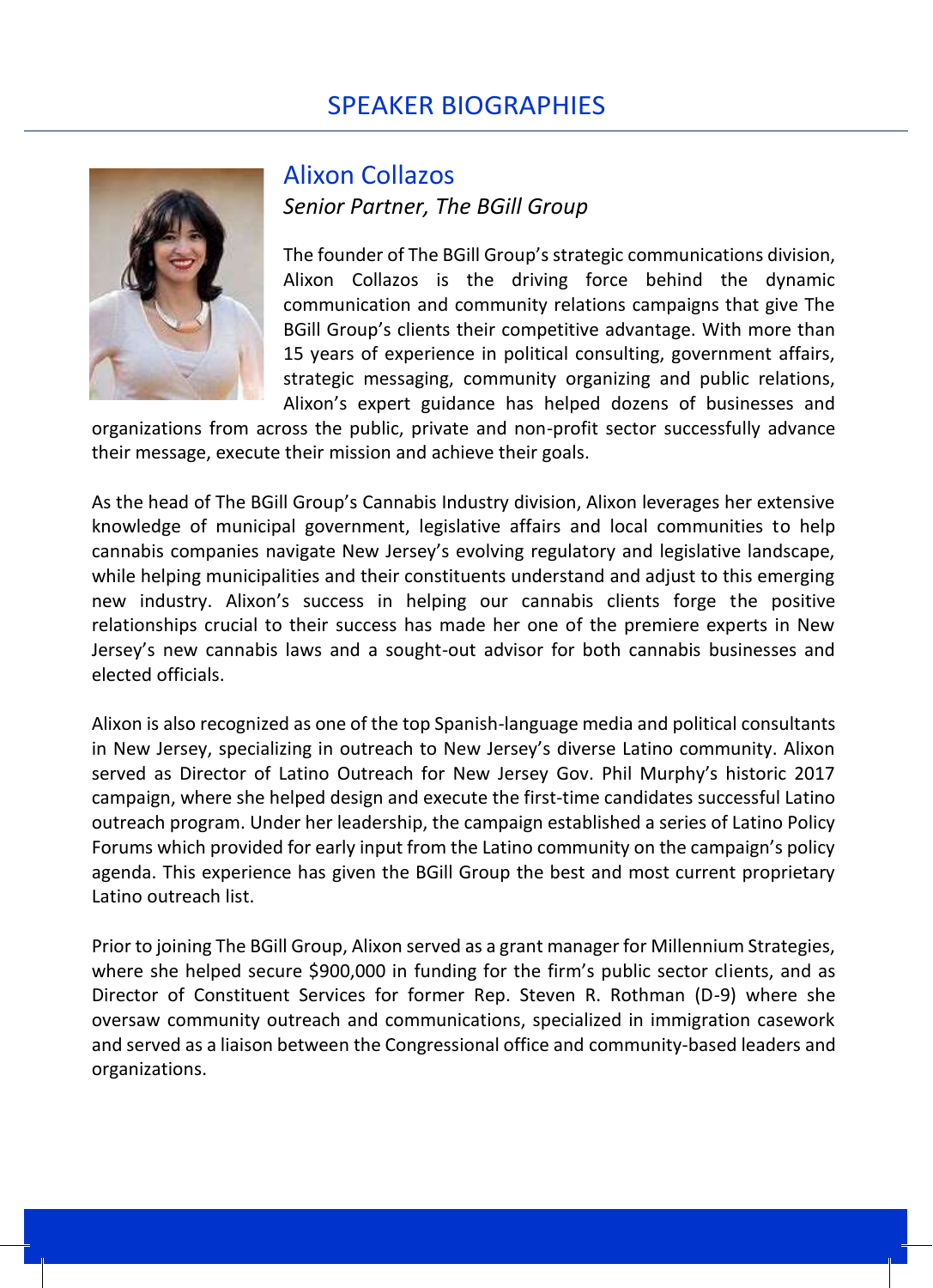# **THANK YOU TO OUR DIAMOND SPONSOR**



## **THANK YOU TO OUR PLATINUM SPONSORS**



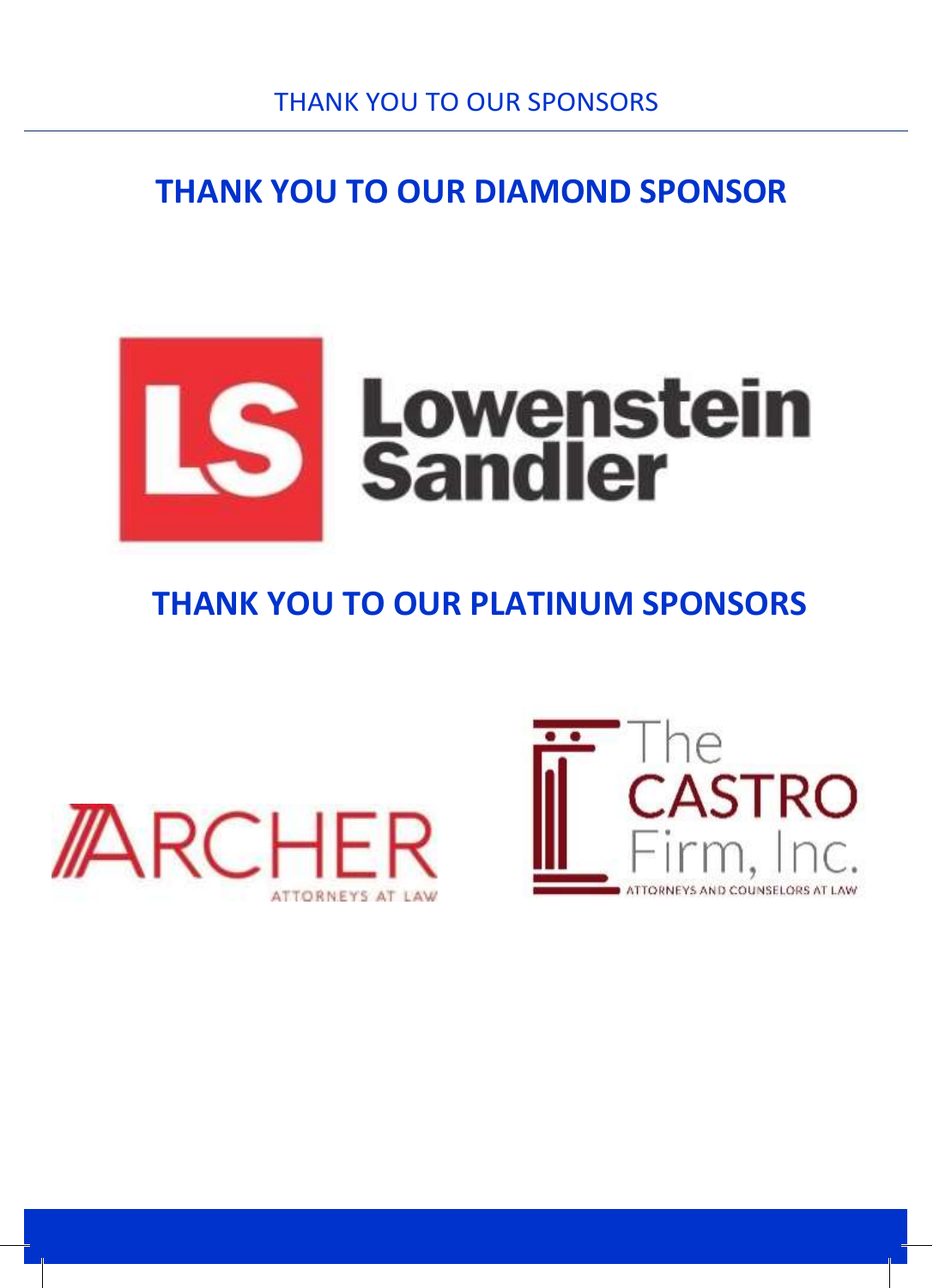## **THANK YOU TO OUR GOLD SPONSORS**



















# **STARK&STARK**

ATTORNEYS AT LAW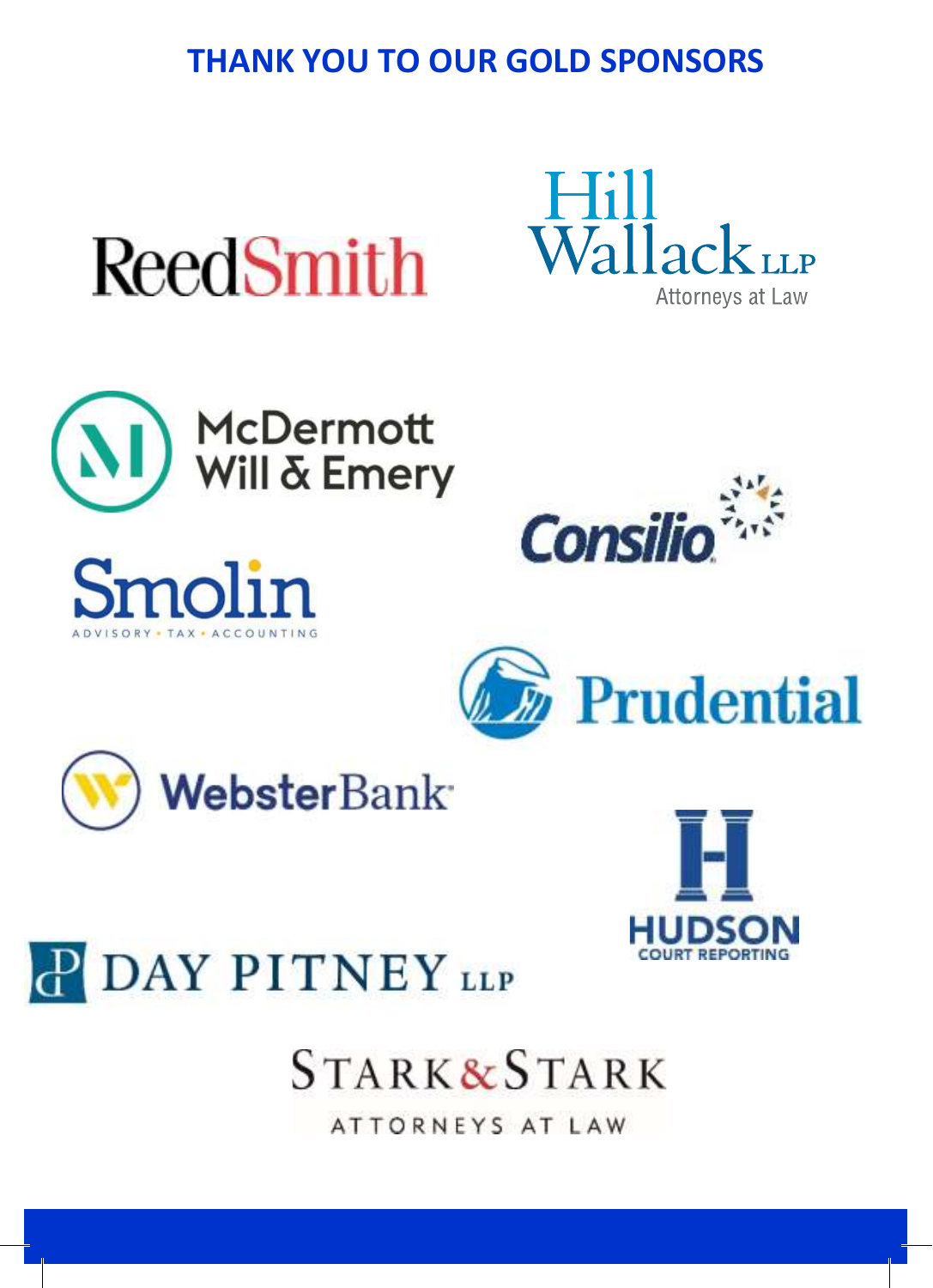**THANK YOU TO OUR SILVER SPONSOR**



## **THANK YOU TO OUR BRONZE SPONSORS**





**GRSLBG** 

**Ogletree**<br>**Deakins** 

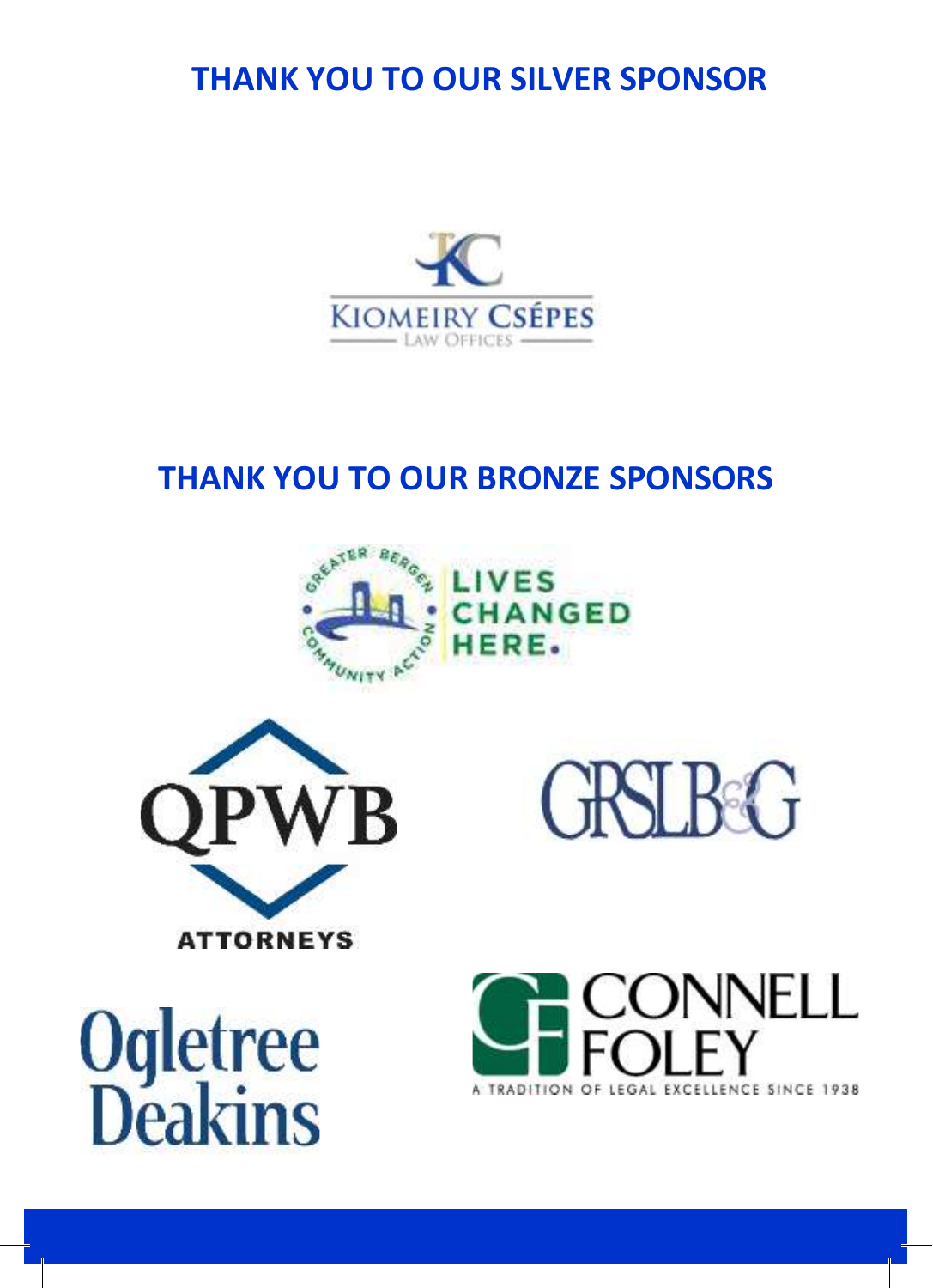# Juperior Paralegal Services, LLC



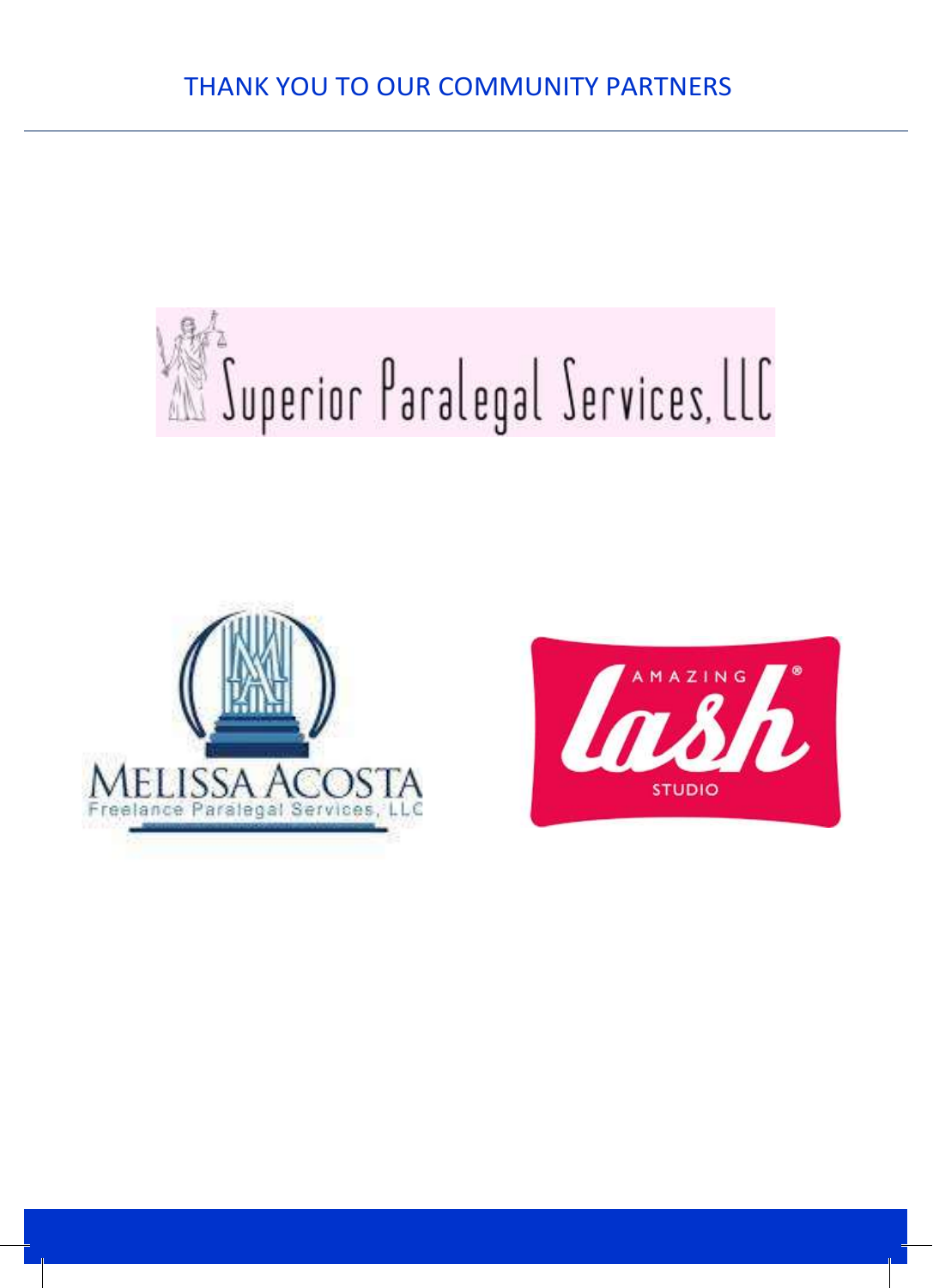A SPECIAL THANK YOU TO OUR LAW STUDENT VOLUNTEERS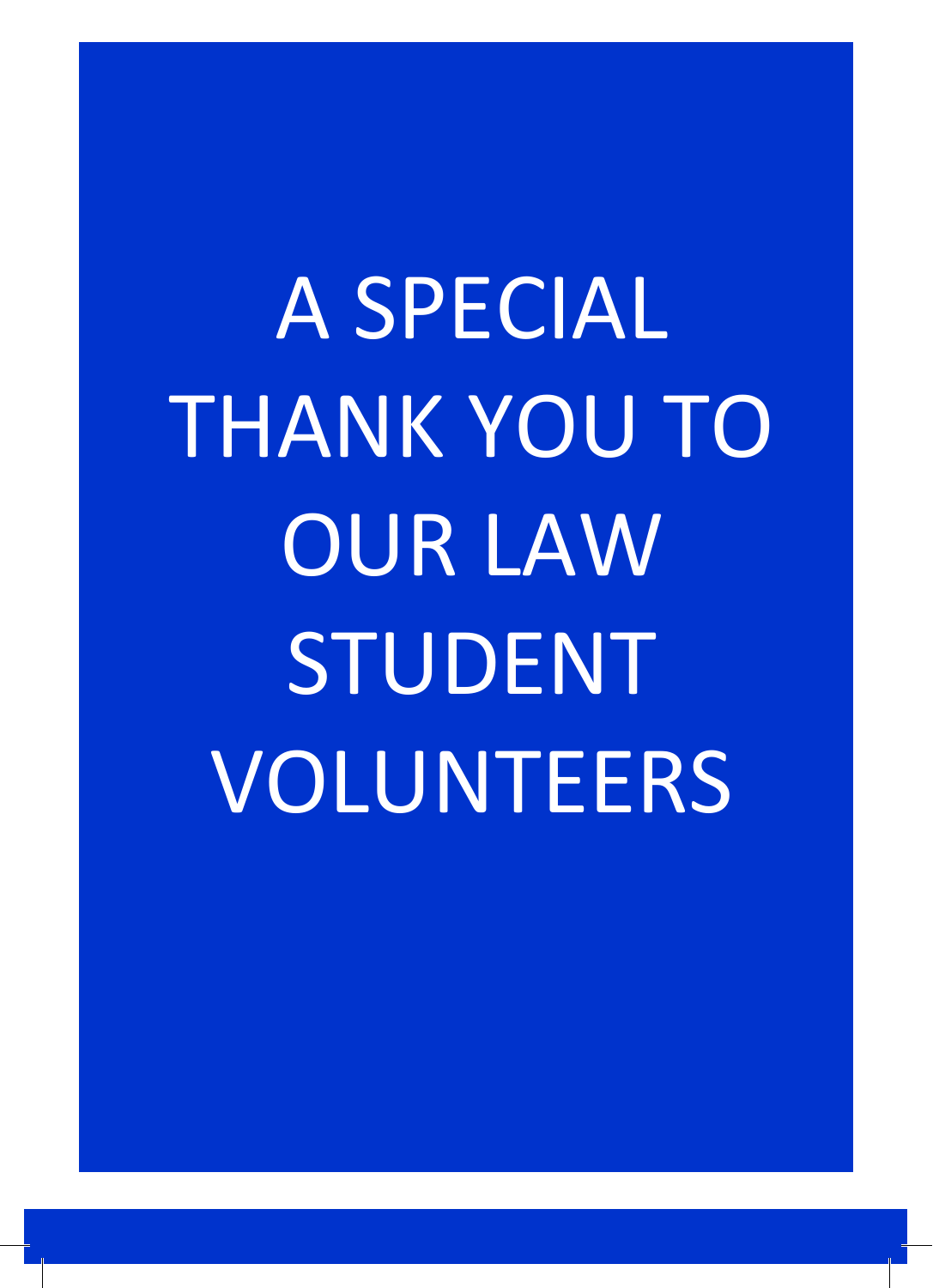### SPECIAL THANK YOU TO THE WOMEN'S EMPOWERMENT LEADERSHIP & LAW CONFERENCE COMMITTEE

Tabatha Castro, Esq., HBA-NJ President Albertina Webb, Esq., HBA-NJ President-Elect

> *Conference Co-Chairs* Alba V. Aviles, Esq. Jacqueline S. Peña, Esq.

*Committee Members* Margo Chaly, Esq. Maria Cortes¸ Esq. Maria Hernandez, Esq. Joseph Linares, Esq. Arianna Moure, Esq. Kathy I. Oviedo, Esq. Raquel Vallejo, Esq.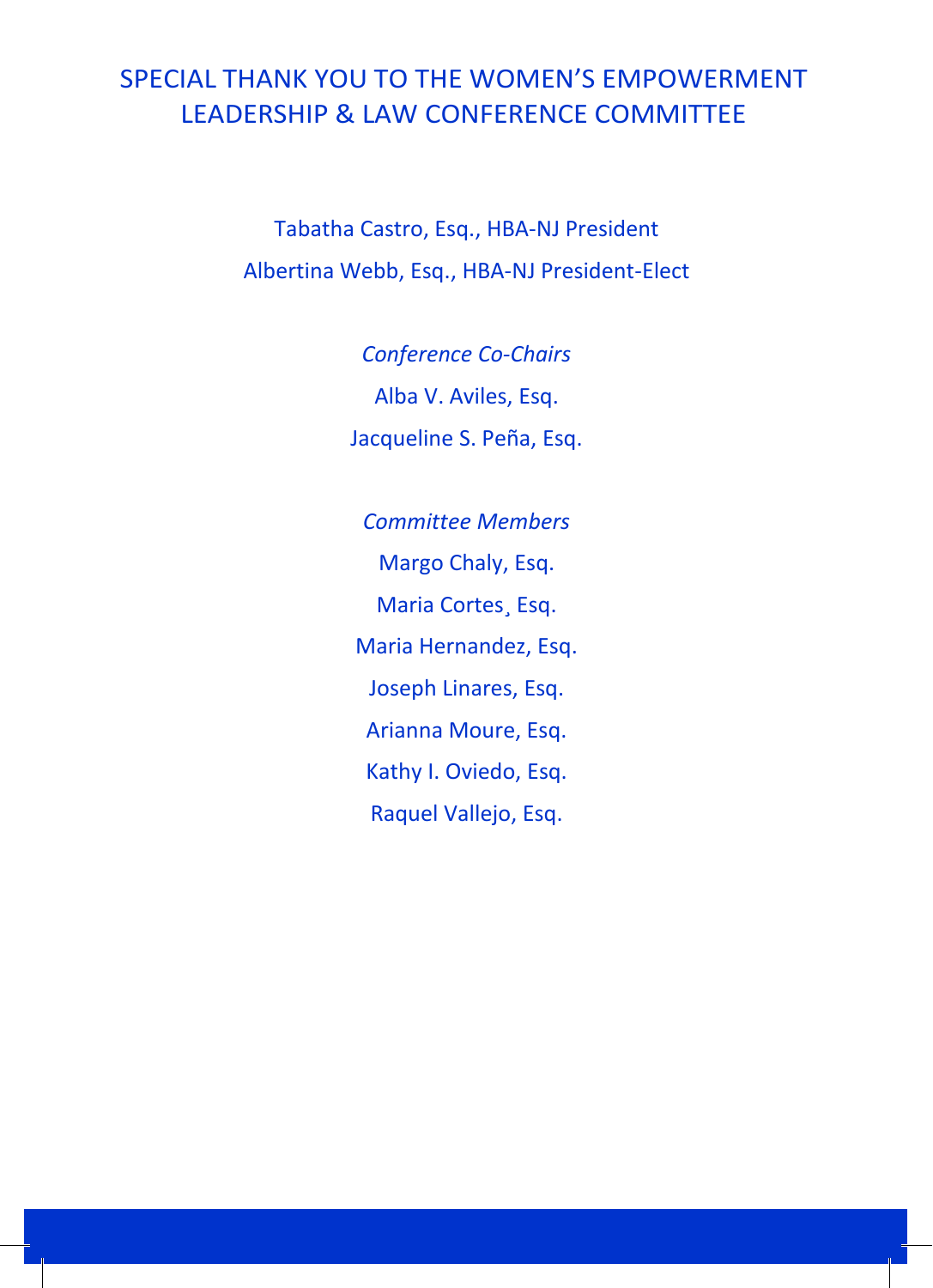#### 2022 HBA-NJ OFFICERS & BOARD OF TRUSTEES



#### **OFFICERS**

Tabatha L. Castro, Esq., President Albertina Webb, Esq., President Elect Jacqueline S. Peña, Esq., Vice President of Northern Region Jose A. Calves, Esq., Vice President of Southern Region Cristal Lambert, Esq., Recording Secretary Robert Lamilla, Esq., Treasurer Jonathan Barrera, Esq., Membership Secretary Alex J. Fajardo, Esq., Finance Director Jessica Ramirez, Esq., Press Secretary Arianna Mouré, Esq., Press Secretary/Parliamentarian Joseph L. Linares, Esq., HNBA Liaison Jessica Ortiz, Esq., Historian Michael Plata, Esq., General Counsel

#### **BOARD OF TRUSTEES**

Jorge DeArmas, Esq., Trustee - Region 1 (Hudson County) Sylvia-Rebecca Gutiérrez, Esq., Trustee - Region 2 (Essex County) Christine A. Soto, Esq., Trustee - Region 3 (Bergen County) Perla Medina, Esq., Trustee - Region 4 (Passaic County) Jorge Sanchez, Esq., Trustee - Region 5 (Morris, Sussex & Warren Counties) Lisette Guzman, Esq., Trustee - Region 6 (Union County) Kathy Oviedo, Esq., Trustee - Region 7 (Mercer County) Nathania Reyes, Trustee - Region 8 (Somerset & Hunterdon Counties) Renato H. Ronquillo, Esq., Trustee - Region 9 (Middlesex County) Jose Roman, Esq., Trustee - Region 10 (Monmouth & Ocean Counties) Alex Gonzalez, Esq., Trustee - Region 11 (Camden & Burlington Counties) Jonathan I. Amira, Esq., Trustee - Region 12 (Cumberland, Gloucester, and Salem Counties) Maria Z. Cortes, Esq., Trustee - Region 13 (Atlantic and Cape May Counties) Leidy Gutierrez, Esq., Trustee at Large Alba V. Aviles, Esq., Trustee at Large Raquel Vallejo, Esq., Trustee at Large Evelyn Padin, Esq., Trustee at Large (5 Yrs +) Jennifer Monge, Esq., Trustee at Large (YLC) Dennise Mejia, Esq., YLC Chair Reynold Lambert, Esq., Immediate Past President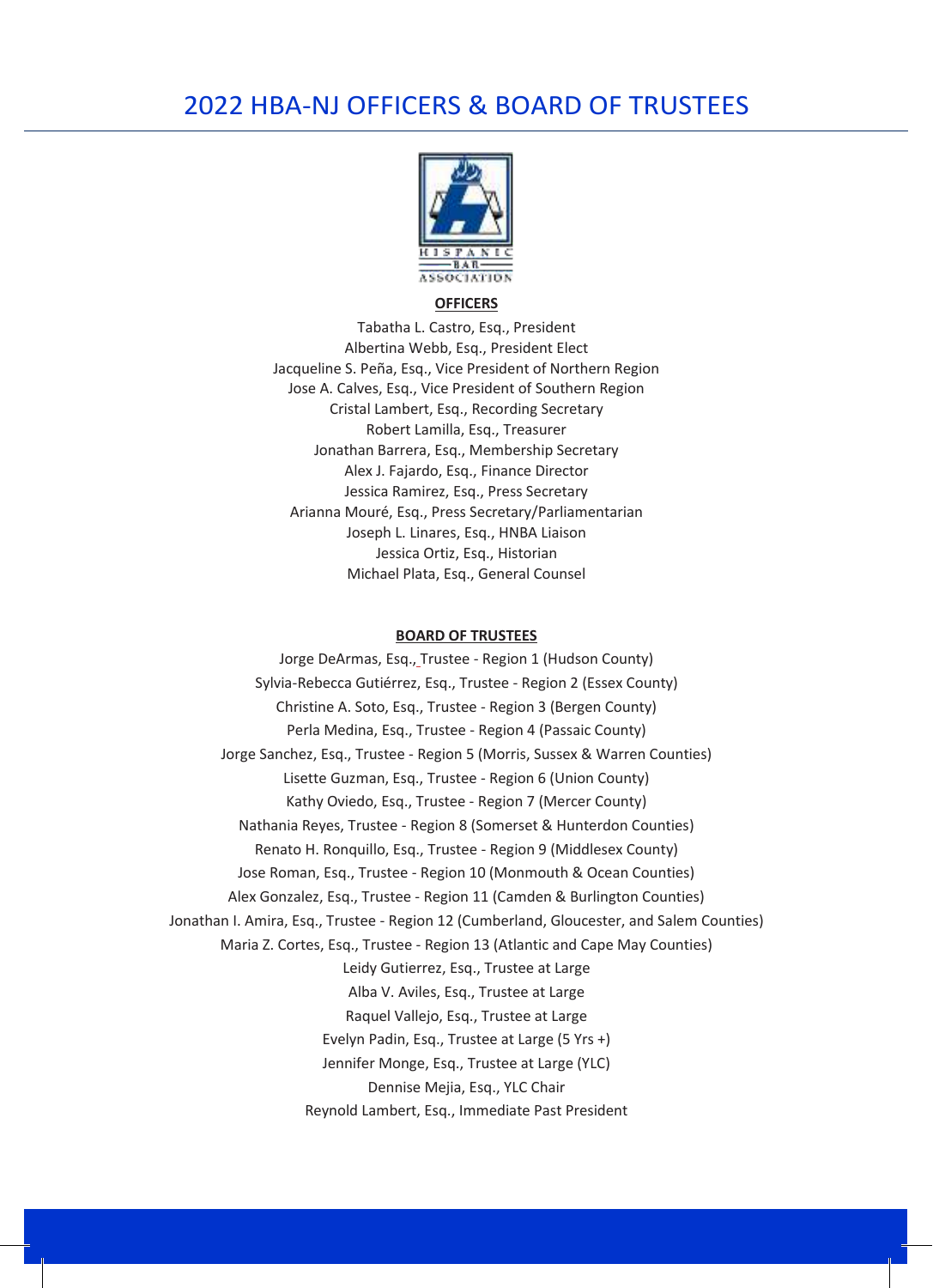







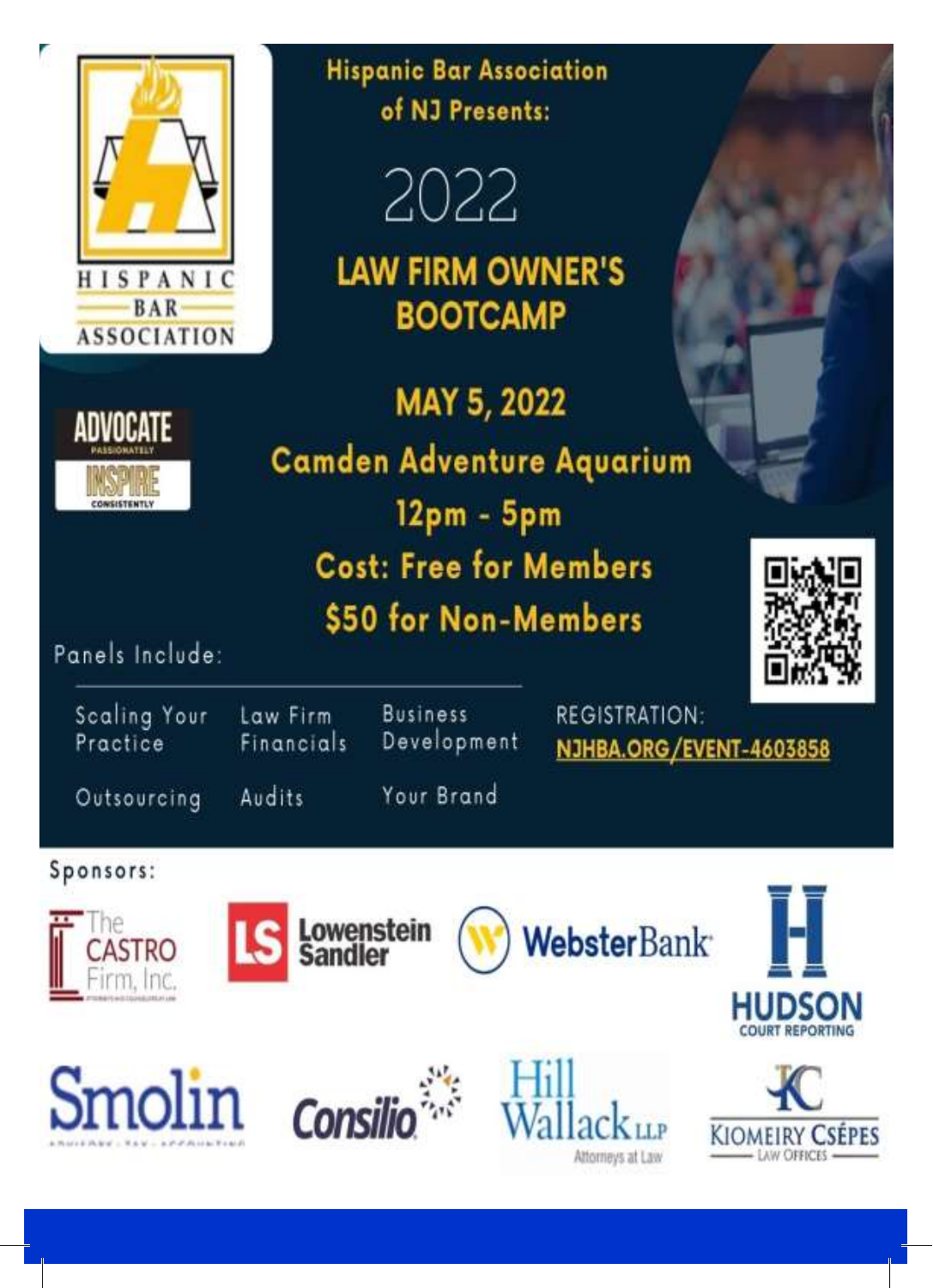# M.E.N.T.E.

MENTAL EDUCATION & NURTURING THROUGH ENGAGEMENT

# **CONVERSATIONS ON MENTAL HEALTH & WELLNESS IN THE LEGAL PROFESSION**

# 2nd Annual M.E.N.T.E. Conference



# May 17, 2022

5:00 pm -virtual--FREE CLE-



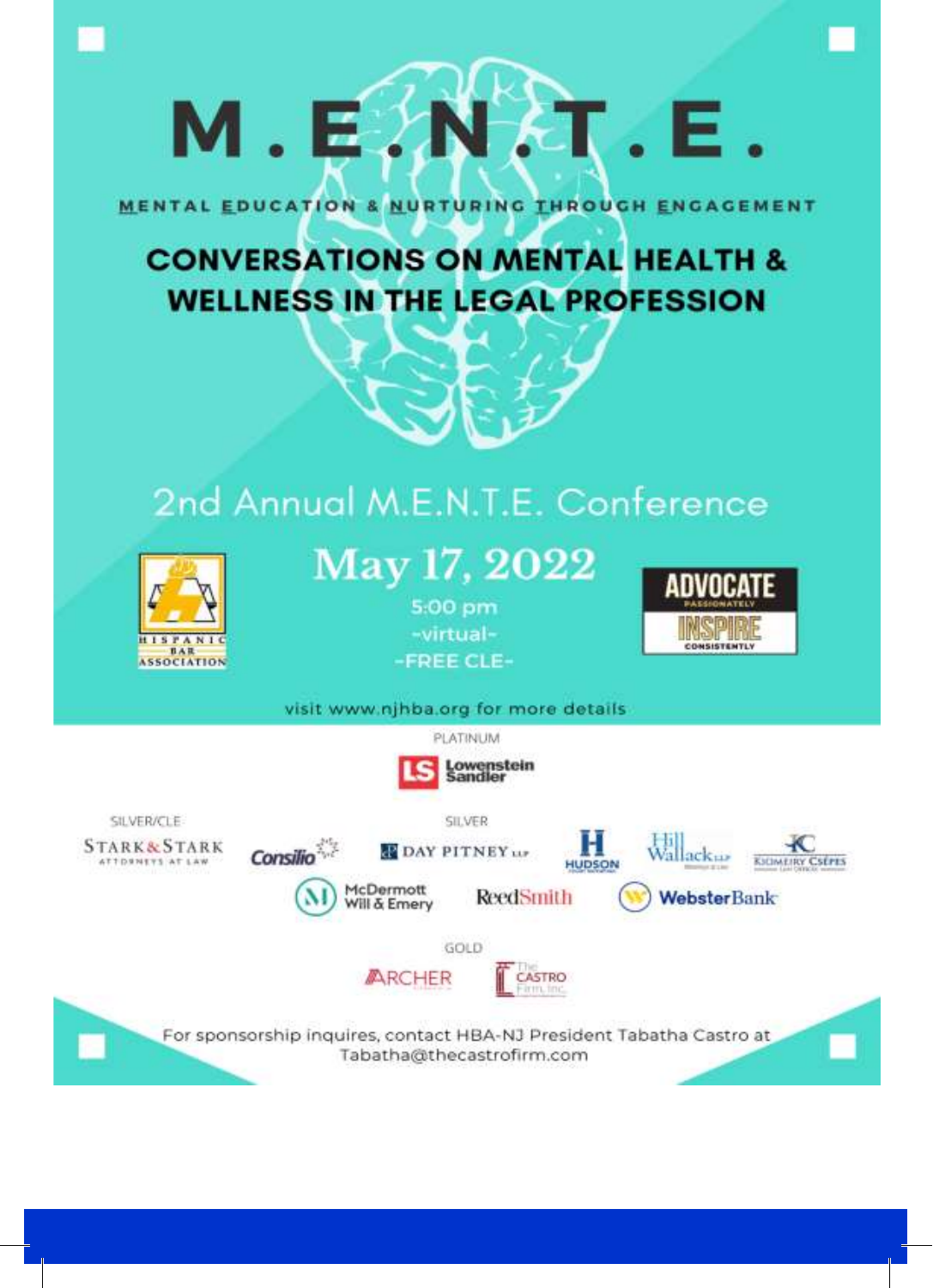# **THE HBA-NJ'S 19TH ANNUAL SUN, SURF & SEMINARS CONFERENCE** June 5-12, 2022 · Barcelona, Spain

Join us in Barcelona, Spain to reconnect with old and new friends in a beautiful city while earning CLE credits!

Registration includes the pre-conference and main conference, winery tours and tastings, beach excursion, CLEs, and much more! Pre-Conference (6/5-6/9 Daytime): \$150 Conference (includes CLEs) (6/9-6/12): \$400 Guests: \$250 per person (excludes CLEs) Full Conference Total: \$550\*

The HBA-NJ will be honoring the rate paid by those who previously registered and paid in full for this SSS.

#### Registration and reservations' must be made separately.



For more information, please email Arianna Moure at amoure@sh-law.com; o Jose Calves at jcalves@brownconnery.com 'Accomodation details coming soon!





https://njhba.org/event-4747524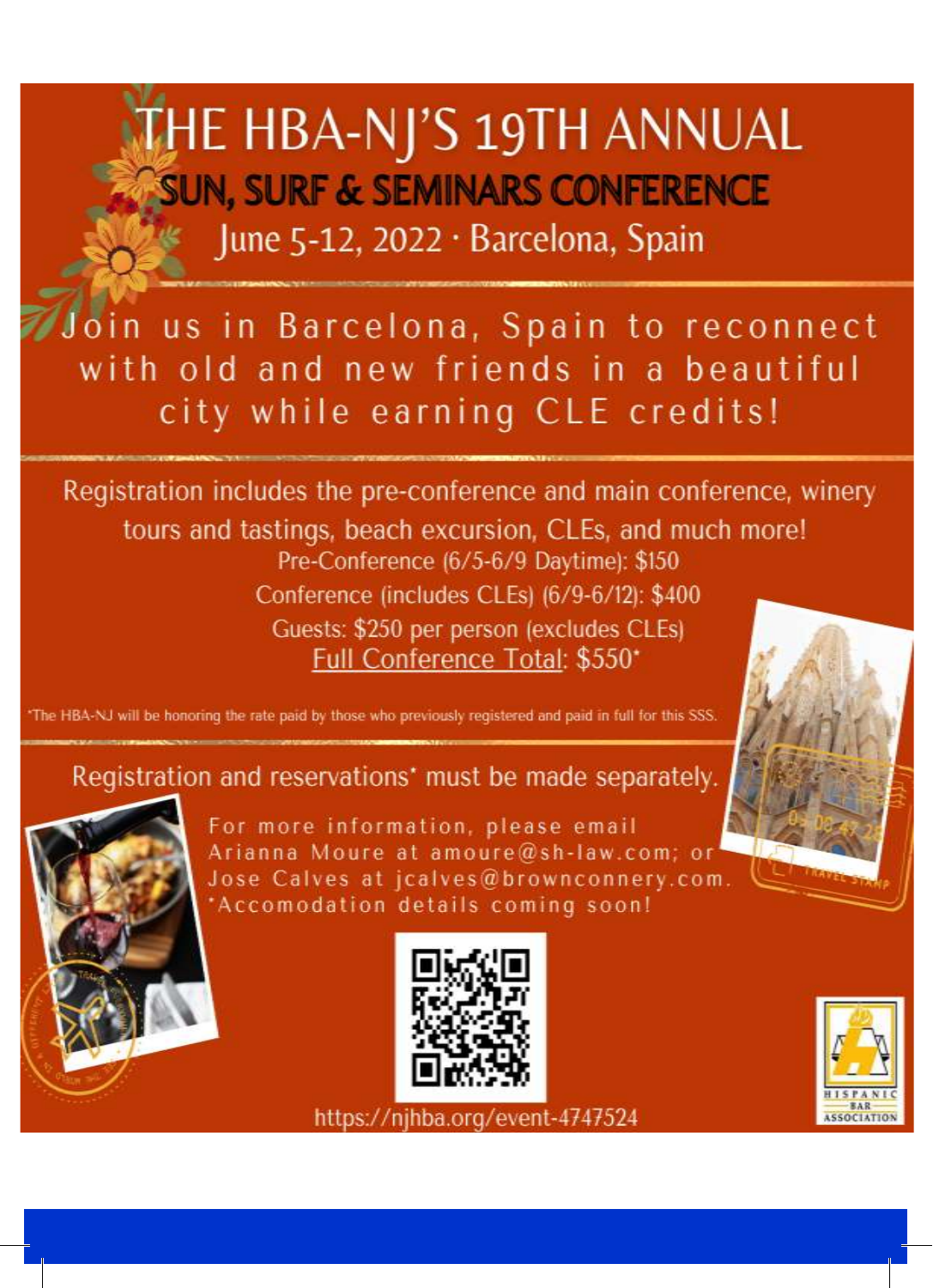